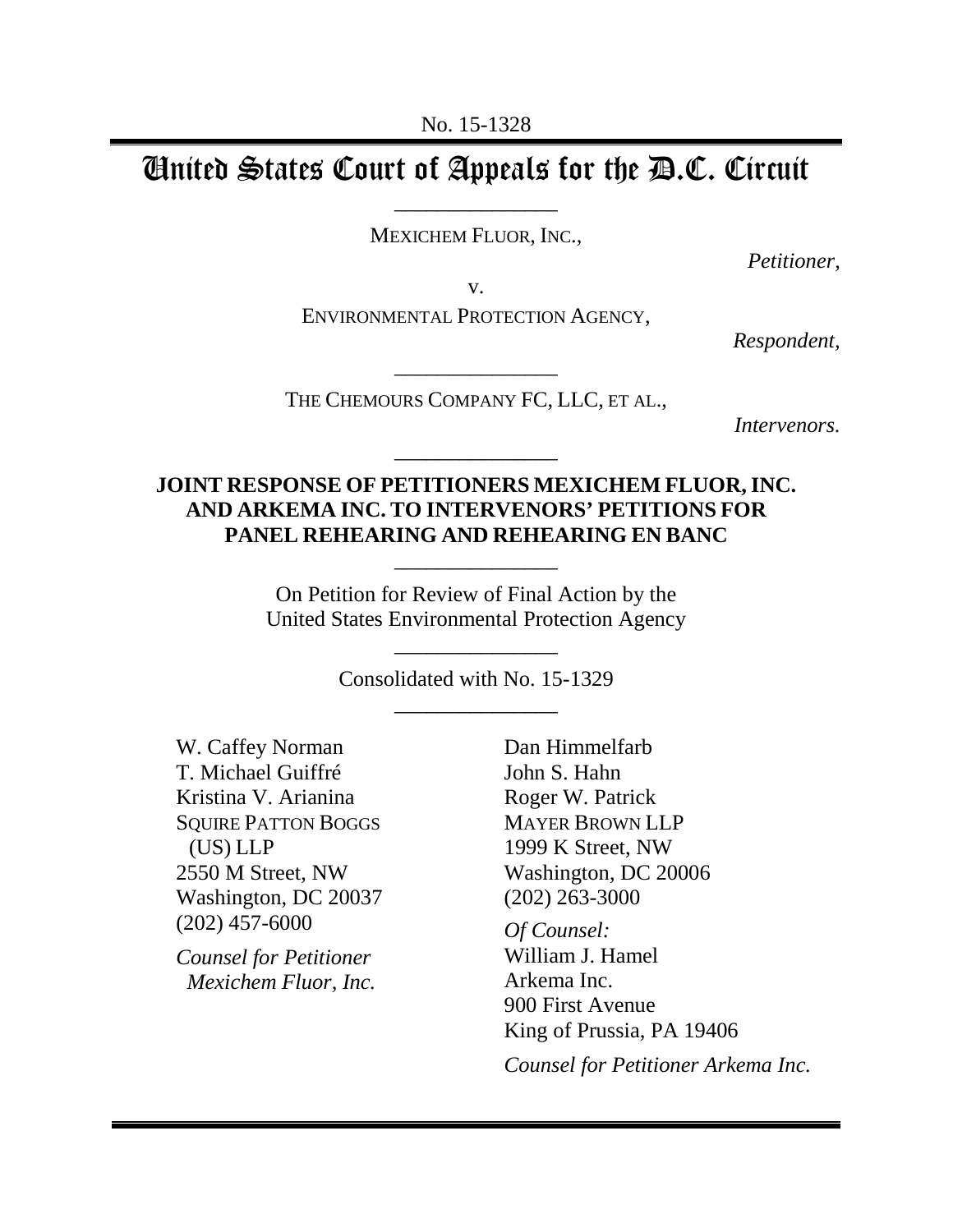## **TABLE OF CONTENTS**

| A. The Government's Recent Actions Make Rehearing Unwarranted7       |  |
|----------------------------------------------------------------------|--|
|                                                                      |  |
| C. The Panel's Decision Will Not Prevent EPA From Regulating HFCs 10 |  |
|                                                                      |  |
|                                                                      |  |
|                                                                      |  |
|                                                                      |  |
|                                                                      |  |
|                                                                      |  |
|                                                                      |  |
|                                                                      |  |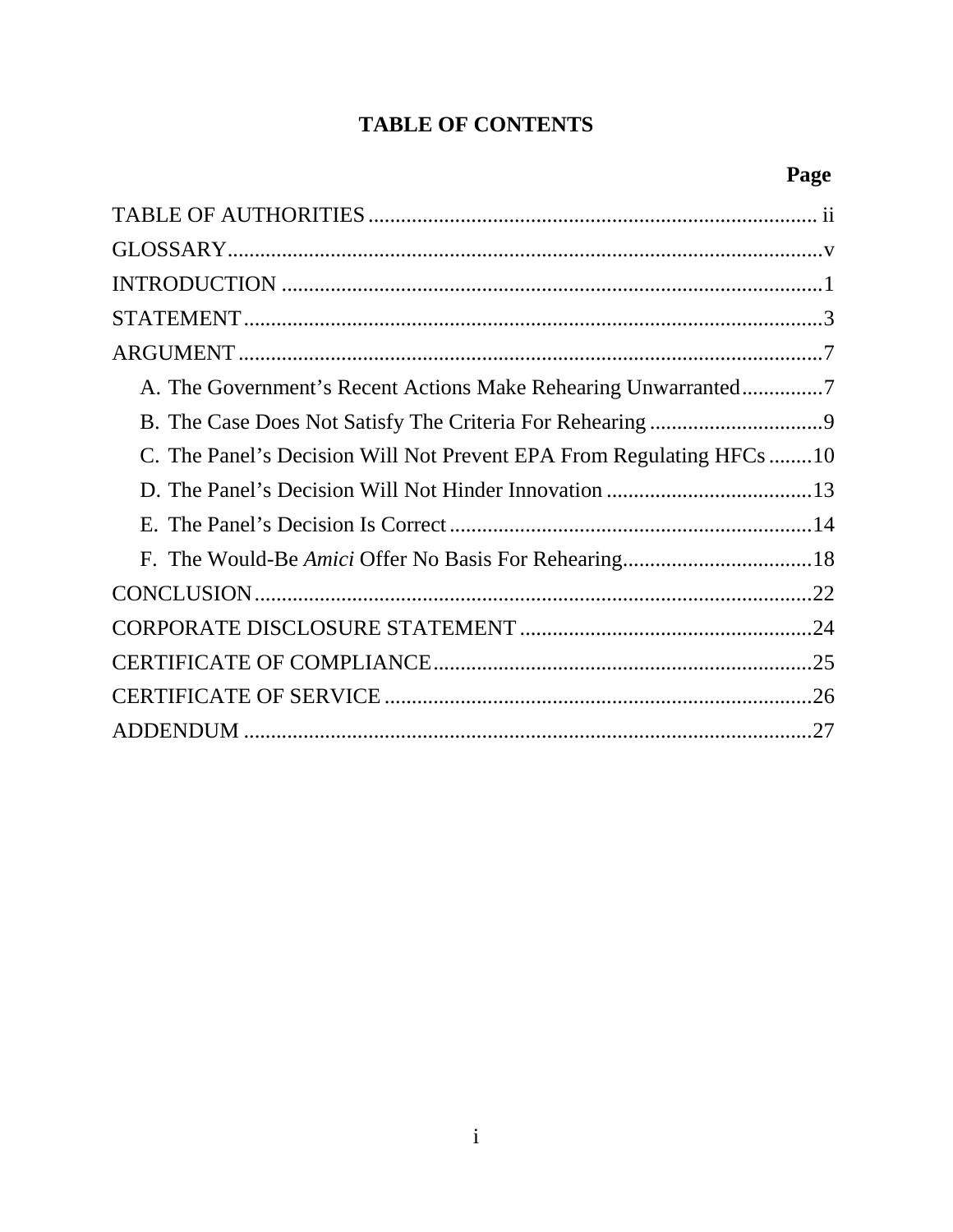## <span id="page-2-0"></span>**TABLE OF AUTHORITIES[\\*](#page-2-1)**

## **Cases**

| Bais Yaakov of Spring Valley v. FCC, |
|--------------------------------------|
| Chevron U.S.A., Inc. v. NRDC,        |
| Clean Air Council v. Pruitt,         |
| Elec. Power Supply Ass'n v. FERC,    |
| Global Tel*Link v. FCC,              |
| Johnson v. Gov't of D.C.,            |
| PHH Corp. v. CFPB,                   |
| Raymond J. Lucia Cos. v. SEC,        |
| Sierra Club v. EPA,                  |
| U.S. Telecom Ass'n v. FCC,           |
| Waterkeeper Alliance v. EPA,         |

<span id="page-2-1"></span><sup>\*</sup> Authorities on which we chiefly rely are marked with asterisks.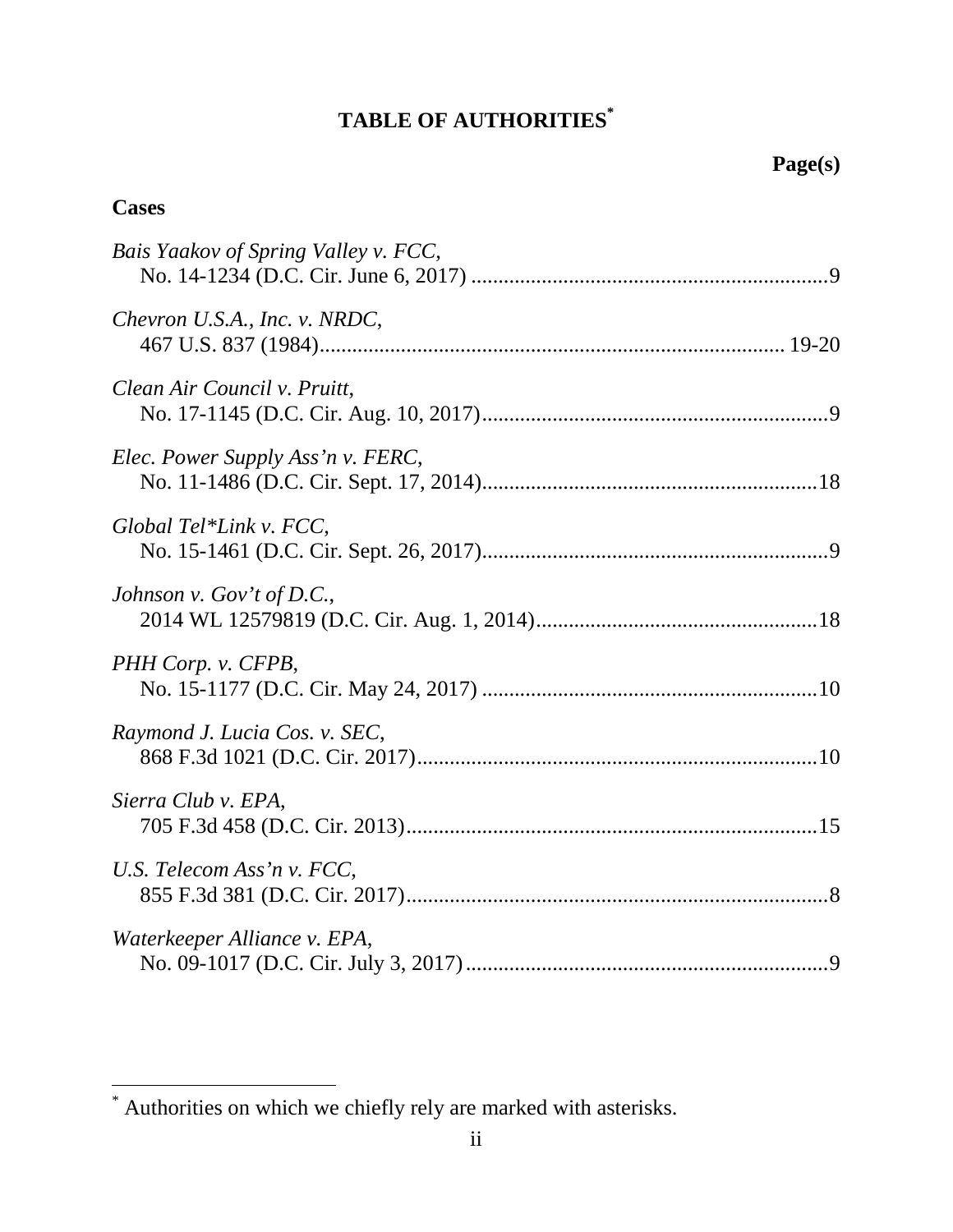## **TABLE OF AUTHORITIES (continued)**

## **Statutes**

| *Clean Air Act Amendments of 1990, Pub. L. No. 101-549, tit. VI,<br>104 Stat. 2399 (codified at 42 U.S.C. §§ 7671-7671q) 3, 5, 12, 16, 21 |
|-------------------------------------------------------------------------------------------------------------------------------------------|
|                                                                                                                                           |
|                                                                                                                                           |
|                                                                                                                                           |
|                                                                                                                                           |
|                                                                                                                                           |
|                                                                                                                                           |
|                                                                                                                                           |
|                                                                                                                                           |
|                                                                                                                                           |
|                                                                                                                                           |
|                                                                                                                                           |
| <b>Regulations and Rules</b>                                                                                                              |
|                                                                                                                                           |
|                                                                                                                                           |
| *Exec. Order No. 13,783, 82 Fed. Reg. 16,093 (Mar. 31, 2017)  1, 6-8, 21                                                                  |
| *Protection of Stratospheric Ozone, 59 Fed. Reg. 13,044 (Mar. 18,                                                                         |
| Protection of Stratospheric Ozone: Change of Listing Status for<br>Certain Substitutes Under the Significant New Alternatives Policy      |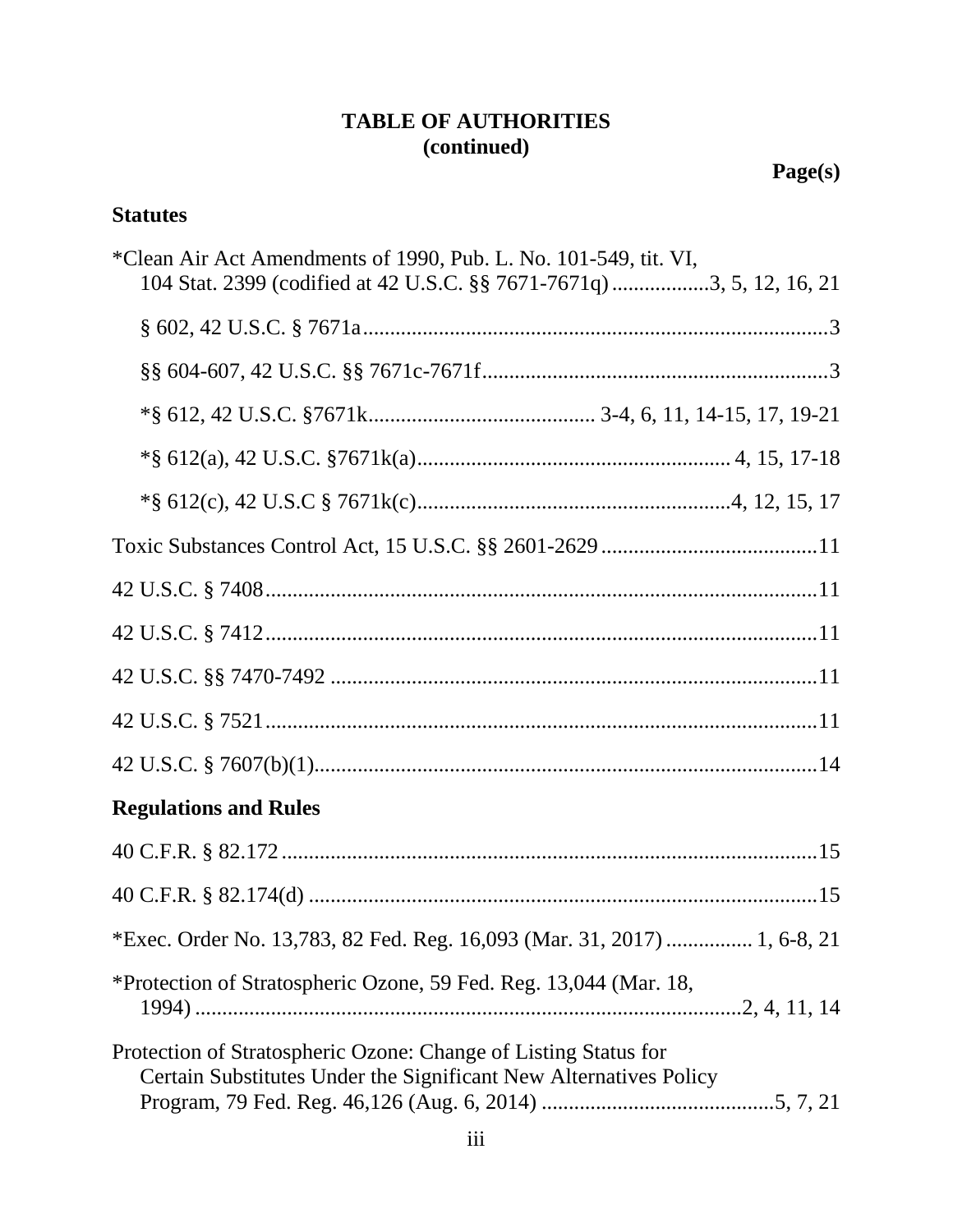## **TABLE OF AUTHORITIES (continued)**

| *Protection of Stratospheric Ozone: Change of Listing Status for<br>Certain Substitutes Under the Significant New Alternatives Policy |  |
|---------------------------------------------------------------------------------------------------------------------------------------|--|
|                                                                                                                                       |  |
|                                                                                                                                       |  |
|                                                                                                                                       |  |
|                                                                                                                                       |  |
| D.C. Cir. Handbook of Practice & Internal Procedures XIII.B.210                                                                       |  |
| <b>Other Authorities</b>                                                                                                              |  |
| David Doniger, Divided DC Circuit Panel Sets Back HFC Transition,                                                                     |  |
| *EXECUTIVE OFFICE OF THE PRESIDENT, THE PRESIDENT'S CLIMATE                                                                           |  |
| Montreal Protocol on Substances That Deplete the Ozone Layer, Sept.<br>16, 1987, S. TREATY DOC. No. 100-10, 1522 U.N.T.S. 293, 12     |  |
| EMILY POST, ETIQUETTE IN SOCIETY, IN BUSINESS, IN POLITICS AND AT                                                                     |  |
| Press Release, Chemours, Chemours Responds to EPA 2015 Ruling to                                                                      |  |
|                                                                                                                                       |  |
| Antonin Scalia, Judicial Deference to Administrative Interpretations                                                                  |  |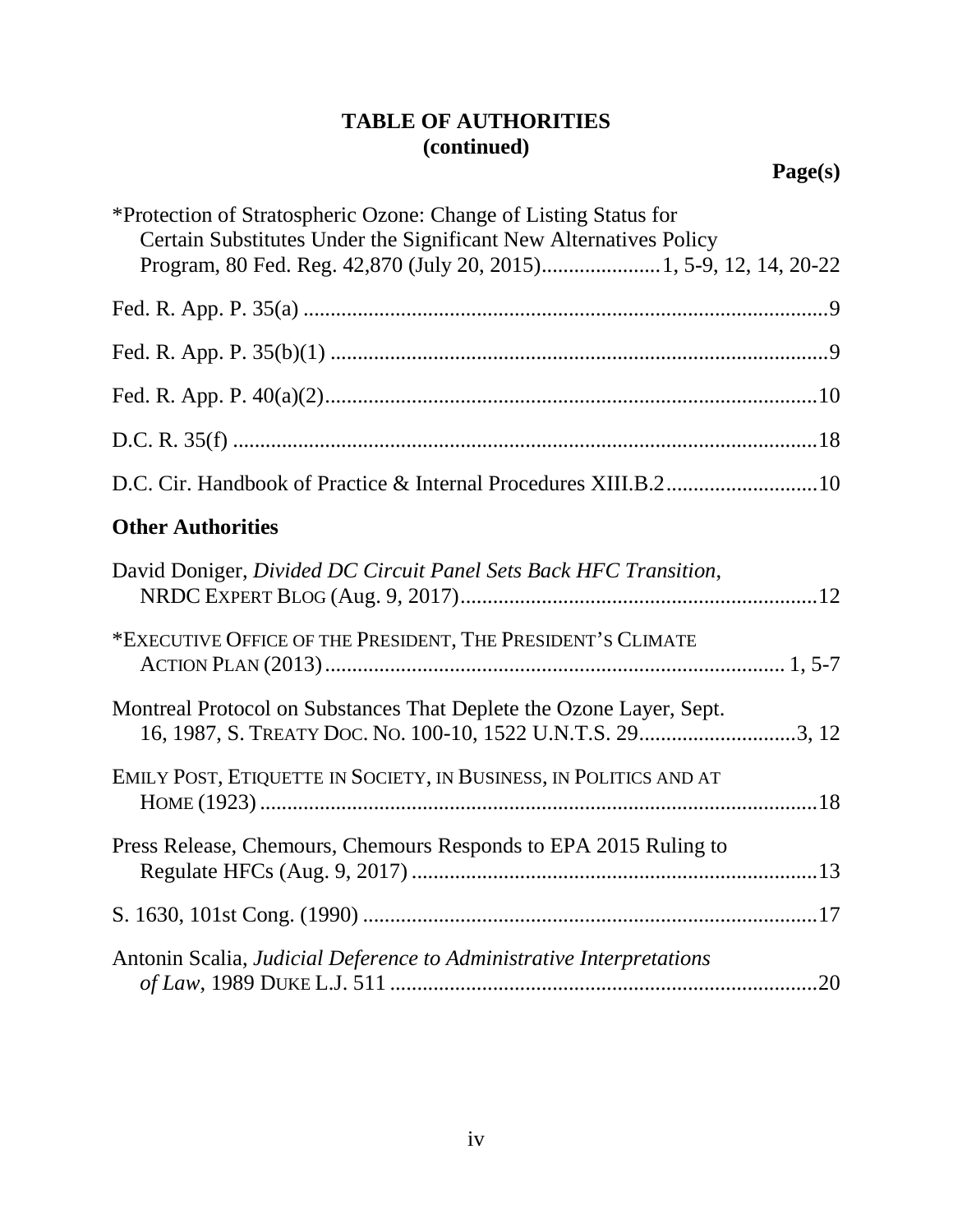## <span id="page-5-0"></span>**GLOSSARY**

| CAA         | Clean Air Act                              |
|-------------|--------------------------------------------|
| <b>CFC</b>  | Chlorofluorocarbon                         |
| EPA         | <b>Environmental Protection Agency</b>     |
| <b>HCFC</b> | Hydrochlorofluorocarbon                    |
| <b>HFC</b>  | Hydrofluorocarbon                          |
| <b>HFO</b>  | Hydrofluoroolefin                          |
| <b>NRDC</b> | <b>Natural Resources Defense Council</b>   |
| <b>SNAP</b> | <b>Significant New Alternatives Policy</b> |
| <b>TSCA</b> | <b>Toxic Substances Control Act</b>        |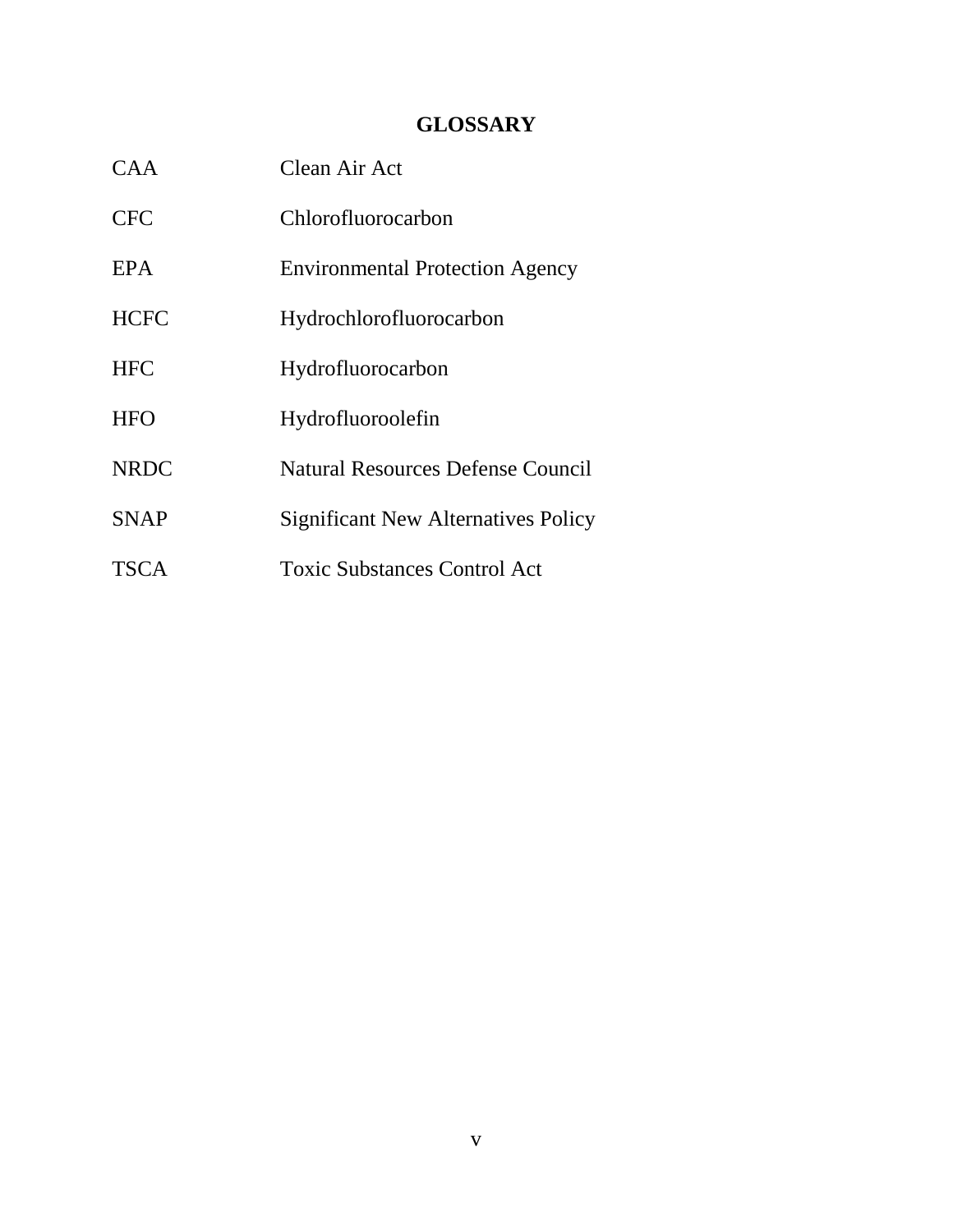#### <span id="page-6-0"></span>**INTRODUCTION**

Intervenors seek rehearing of a decision that partially vacates a 2015 EPA rule promulgated pursuant to President Obama's Climate Action Plan. In March 2017, President Trump issued an Executive Order that rescinds the Climate Action Plan and directs agency heads to take appropriate action to suspend, revise, or rescind any rule relating to or arising from the Plan. Intervenors are thus asking the en banc Court to reinstate a rule that the EPA Administrator has been directed to reconsider—even if, as intervenors maintain, there was statutory authority to issue the rule. Unsurprisingly, EPA itself—the agency that issued the rule and is responsible for administering it, and the respondent and losing party in this case—has *not* sought rehearing. Surprisingly, intervenors do not so much as mention the Executive Order in their petitions, or acknowledge that EPA has decided not to seek rehearing. EPA's obligation to reassess the rule that intervenors ask this Court to reinstate is sufficient reason for denying rehearing.

But it is hardly the only reason. The petitions do not begin to satisfy the criteria for rehearing en banc. The panel's decision does not conflict with any decision of this Court, another court of appeals, or the Supreme Court. Nor did the panel decide any separation-of-powers or other exceptionally important constitutional question of a kind that is often at issue in the rare cases in which this Court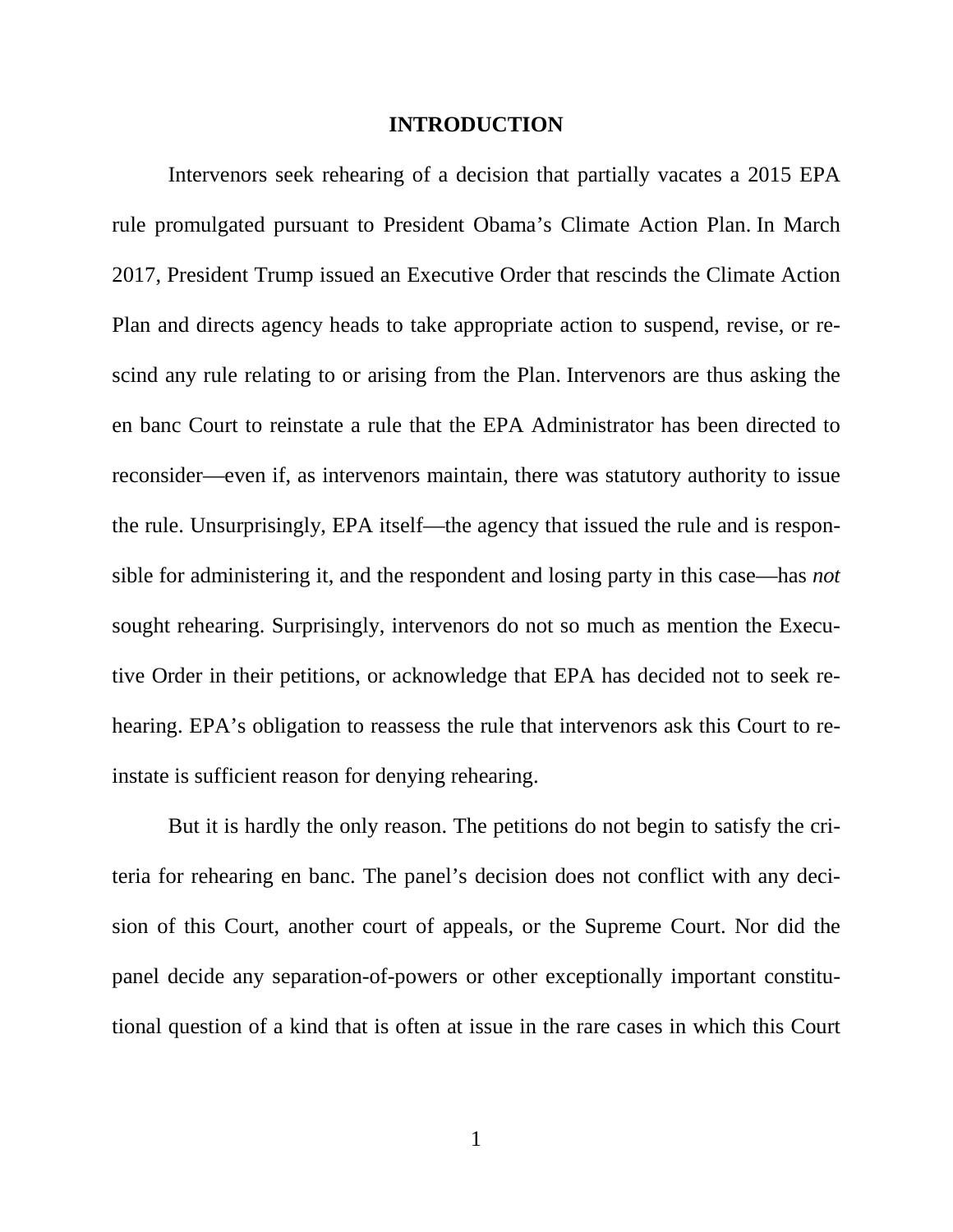grants rehearing en banc. Instead it decided an issue that panels of this Court address routinely: whether a particular agency action was authorized by statute.

Lacking any traditional basis for rehearing, intervenors argue that the case is exceptionally important because the panel's decision (1) will leave EPA unable to regulate toxic substances, especially those that contribute to climate change, and (2) will hinder innovation by creating disincentives for companies to develop new substances. For both arguments, intervenors offer only proof by assertion that is easily shown to be wrong.

As the panel's decision explains, and as EPA made clear when it issued the initial SNAP rule more than 20 years ago, there are other statutory mechanisms for regulating hazardous chemicals that are not replacing ozone-depleting substances and thus are not covered by the SNAP program. Intervenors never have denied this.

Nor will the panel's decision stifle innovation. Various persons (including industry intervenors and petitioners alike) had developed products (including HFOs) to compete with HFCs years before EPA decided to use the SNAP program to ban previously approved substances. Industry intervenors are rent-seekers trying to use the government to foreclose their competitors' products, not to foster development of new ones. And the panel's decision does nothing to stop industry intervenors from selling their products today.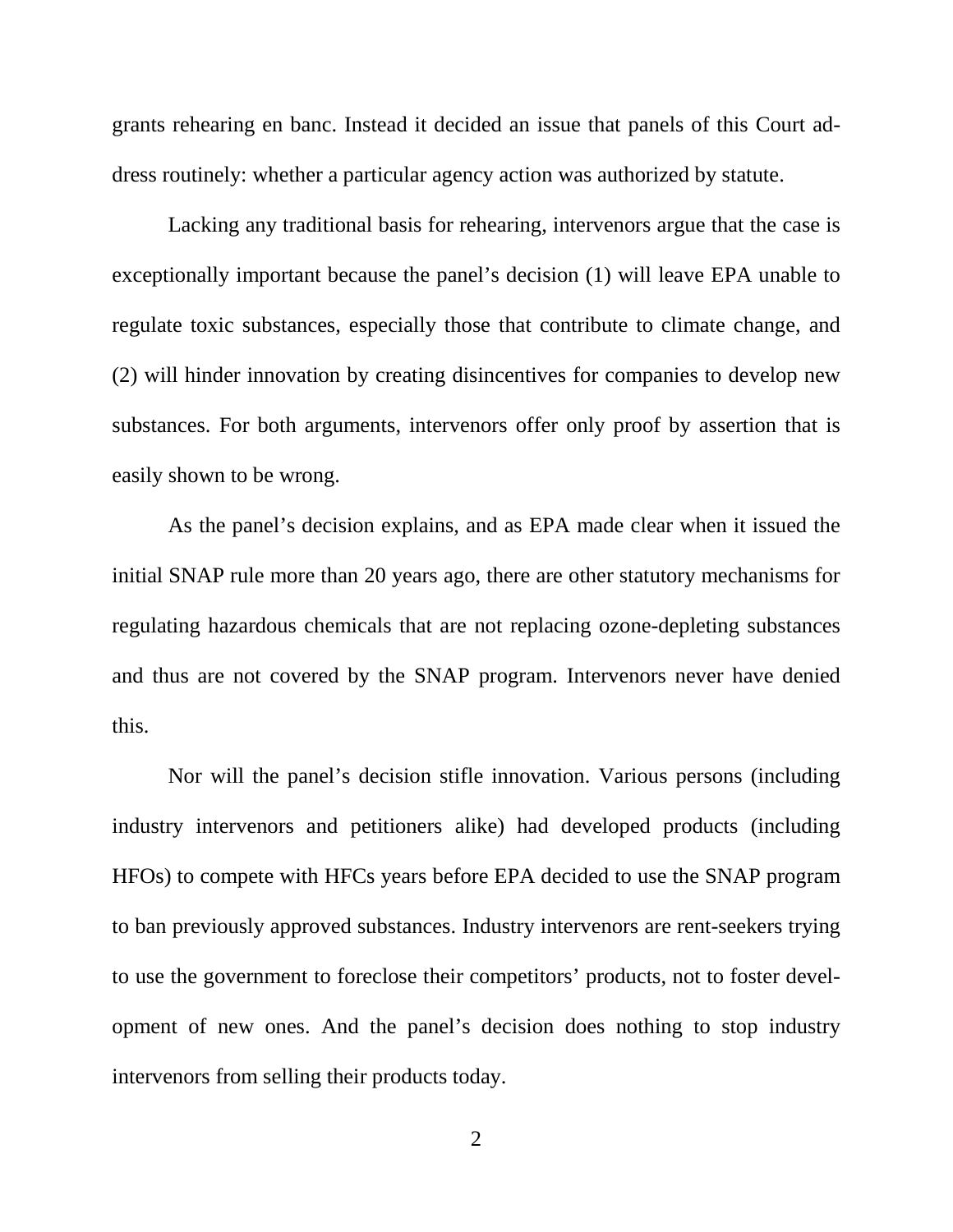Intervenors' final argument—and ultimately their principal one—is that the panel misinterpreted the CAA. Disagreement with a panel's interpretation of a statute is not a basis for rehearing. Regardless, the panel's decision is correct. CAA § 612 authorizes EPA to designate replacements for ozone-depleting substances (*e.g.*, CFCs and HCFCs), but it does not authorize EPA to ban substances that *replaced* ozone-depleting substances and do not deplete ozone (*e.g.*, HFCs). Nor is there anything in the uninvited briefs of would-be *amici* that justifies rehearing.

#### <span id="page-8-0"></span>**STATEMENT**

**1.** In the Montreal Protocol on Substances That Deplete the Ozone Layer, Sept. 16, 1987, S. TREATY DOC. NO. 100-10, 1522 U.N.T.S. 29, the United States and other nations agreed to phase out the production and consumption of ozonedepleting substances. The United States meets its treaty obligations through Title VI of the CAA, entitled "Stratospheric Ozone Protection." Clean Air Act Amendments of 1990, Pub. L. No. 101-549, tit. VI, 104 Stat. 2399. In Title VI, Congress divided ozone-depleting substances into "class I" substances (mainly CFCs) and "class II" substances (HCFCs); set timetables for eliminating them; and directed EPA to create market-based cap-and-trade systems for controlling them. 42 U.S.C. §§ 7671a, 7671c-7671f.

Substitutes, the subject of this case, are addressed in CAA § 612, which is meant to ensure that ozone-depleting substances are replaced with safe alternatives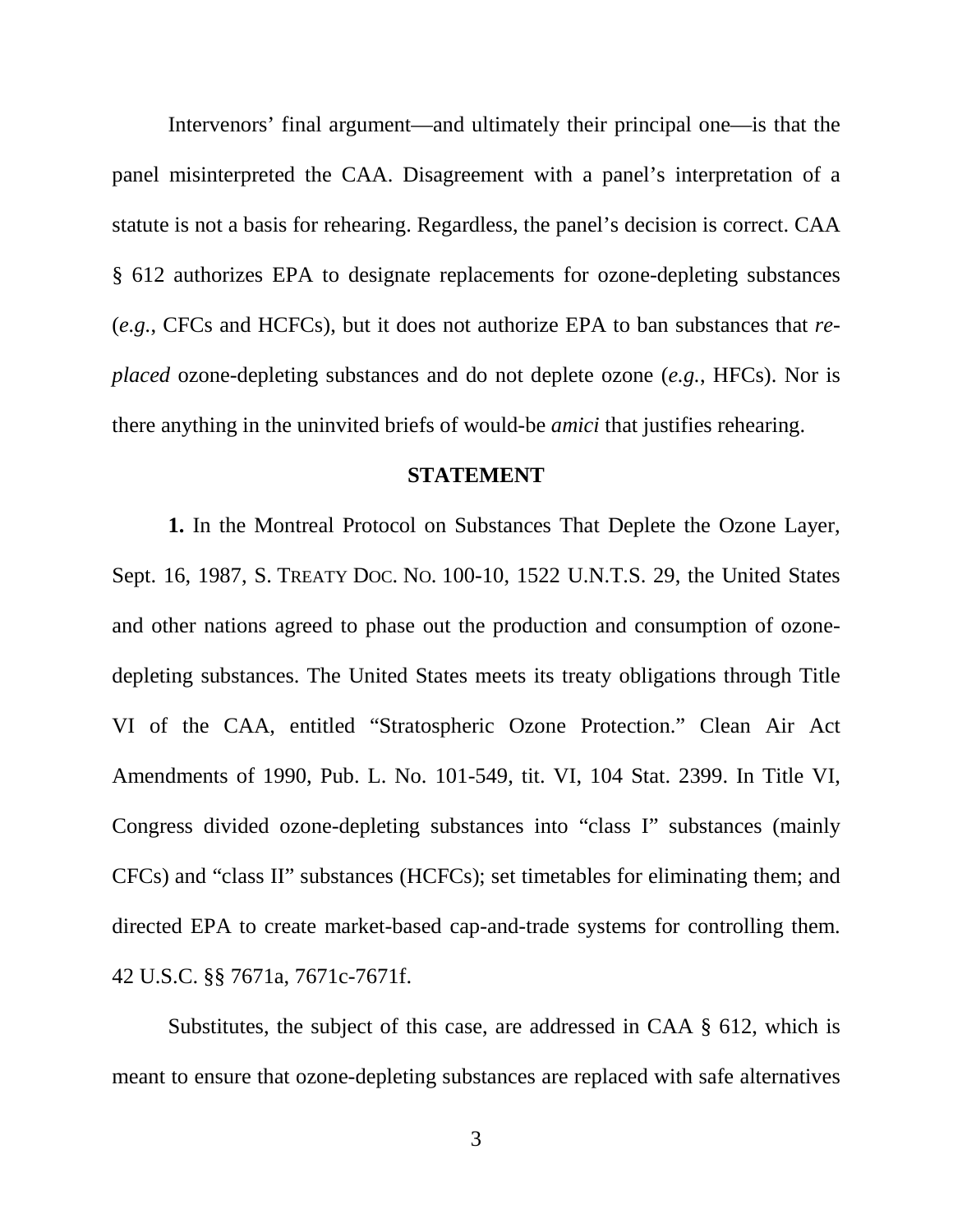as they are phased out. Section 612 begins with this statement of policy in subsection (a): "To the maximum extent practicable, class I and class II substances shall be replaced by chemicals, product substitutes, or alternative manufacturing processes that reduce overall risks to human health and the environment." 42 U.S.C. §7671k(a). Subsection (c) in turn requires EPA to promulgate rules making it "unlawful to replace any class I or class II substance with any substitute substance which the Administrator determines may present adverse effects to human health or the environment," when EPA "has identified an alternative to such replacement" that "reduces the overall risk to human health and the environment." *Id.* § 7671k(c). The same subsection requires EPA to publish a list of prohibited and safe substances.

To implement Section 612(c), EPA promulgated the initial SNAP rule in 1994. It "clarified" there that "SNAP addresses only those substitutes or alternatives actually replacing the class I and II compounds." Protection of Stratospheric Ozone, 59 Fed. Reg. 13,044, 13,049-13,050 (Mar. 18, 1994). EPA then provided an example of how this would work:

[I]f a hydrofluorocarbon (HFC) is introduced as a first-generation refrigerant substitute for either a class I (e.g., CFC-12) or class II chemical (e.g., HCFC-22), it is subject to review and listing under section 612. Future substitutions to replace the HFC would then be exempt from reporting under section 612 because the first-generation alternative did not deplete stratospheric ozone.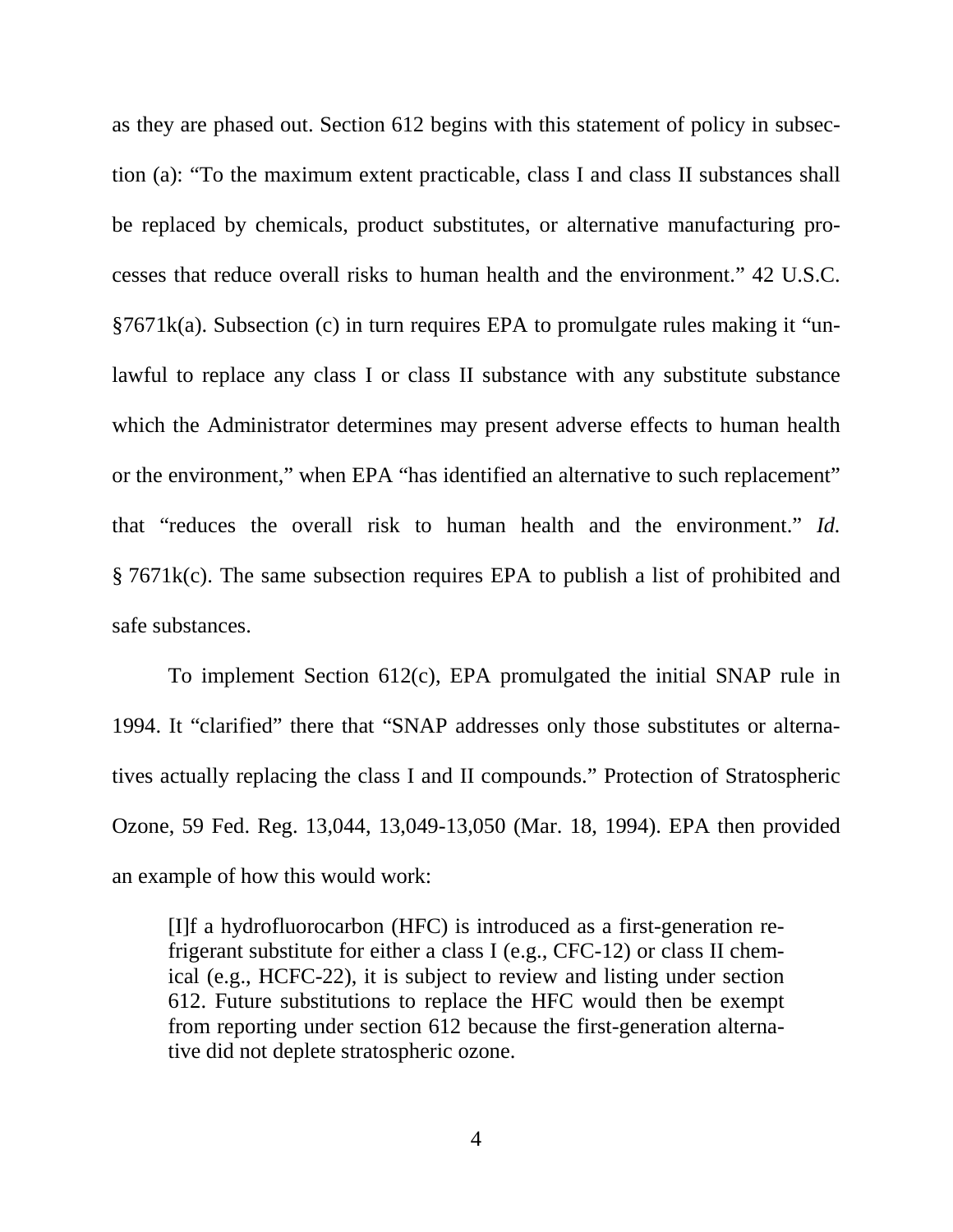*Id.* at 13,052. The "key" is what the substance "is designed to replace." *Id*. For "second-generation" substitutes, EPA explained, "[o]ther regulatory programs (e.g., other sections of the CAA, or section 6 of TSCA) exist to ensure protection of human health and the environment." *Id*. Consistent with this view, EPA had never used the SNAP program to change the status of a non-ozone-depleting substitute until it promulgated the 2015 rule at issue in this case. *See* Op. 12-13 & n.3.

**2.** In June 2013, President Obama released his Climate Action Plan, which announced that EPA would use the SNAP program to reduce HFC emissions. EX-ECUTIVE OFFICE OF THE PRESIDENT, THE PRESIDENT'S CLIMATE ACTION PLAN 10 (2013). In August 2014 EPA issued a proposed rule, and in July 2015 a final rule, that did just that. The final rule reclassified 38 individual HFCs or HFC blends as unacceptable for 25 uses. Protection of Stratospheric Ozone: Change of Listing Status for Certain Substitutes Under the Significant New Alternatives Policy Program, 80 Fed. Reg. 42,870 (July 20, 2015). In each such use, class I and class II substances for the most part have already been replaced. *See* Petrs.' Panel Br. 20- 21. Petitioners Mexichem Fluor, Inc. and Arkema Inc., which manufacture HFCs, filed these consolidated petitions for review in September 2015, arguing primarily that Title VI of the CAA does not authorize EPA to use SNAP to require the replacement of non-ozone-depleting substances.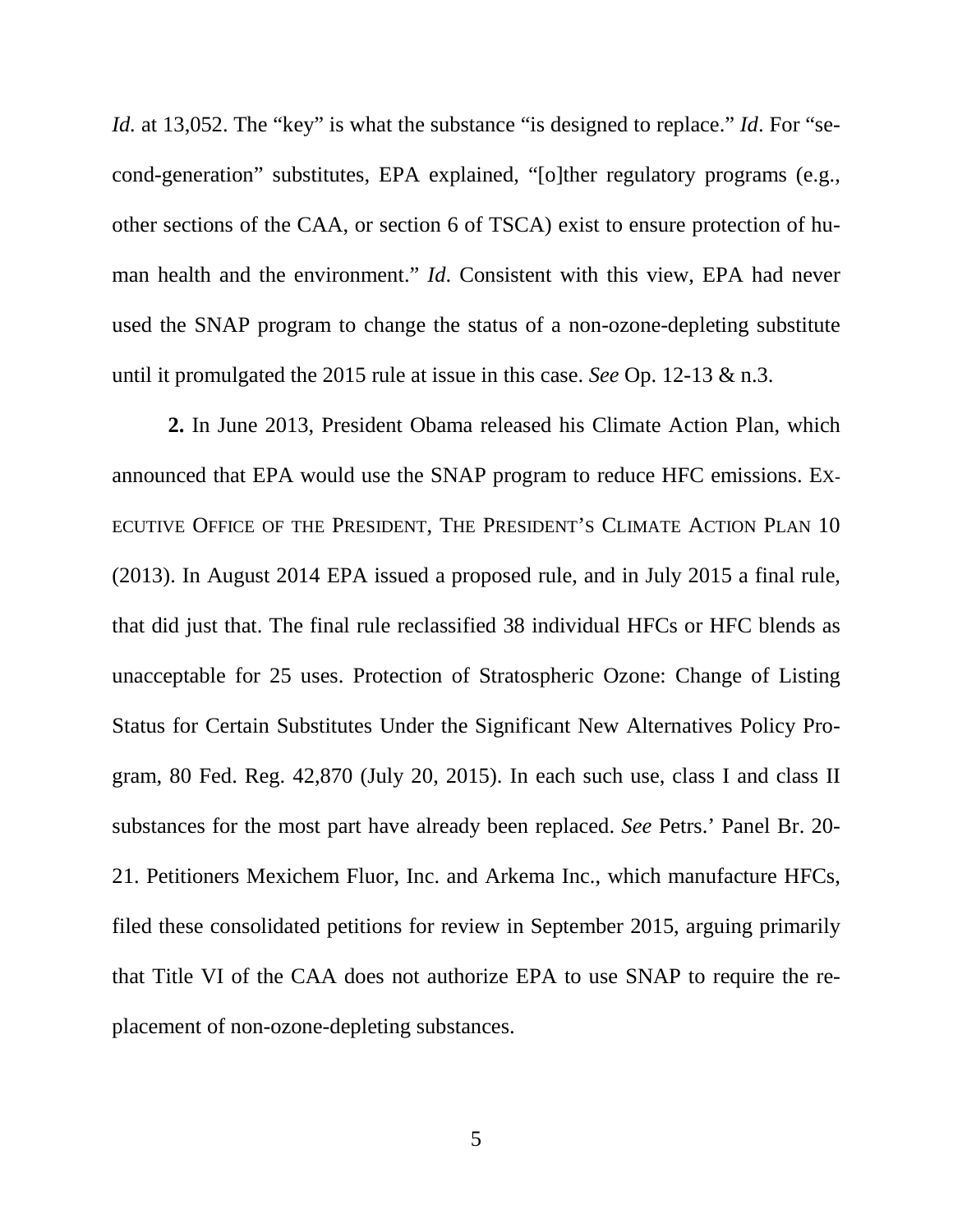In March 2017, President Trump issued his Executive Order on Promoting Energy Independence and Economic Growth. The Executive Order rescinds the Climate Action Plan and directs heads of agencies to take steps to suspend, revise, or rescind any agency action related to or arising from the Plan. Exec. Order No. 13,783, 82 Fed. Reg. 16,093, 16,094 (Mar. 31, 2017) (attached as addendum hereto).

In August 2017, a panel of this Court granted the petitions for review and vacated the final rule insofar as it requires manufacturers to replace HFCs. After analyzing the text and legislative history of CAA § 612, and considering the consequences of EPA's then-current interpretation of it, the panel concluded that, while EPA may de-list HFCs, it cannot use its authority under Section 612 to "order the replacement of substances that are not ozone depleting." Op. 17; *see* Op. 13-15. The panel emphasized that "EPA still possesses several statutory authorities to regulate HFCs," which it discussed at length. Op. 16; *see* Op. 16-17. The panel also left open the possibility that the entire rule could be sustained under an "alternative theory" that EPA may consider on remand. Op. 18; *see* Op. 18-21. Finally, the panel rejected petitioners' argument that, even if EPA may use the SNAP program to ban HFCs, it did so in an arbitrary and capricious way. Op. 21-24. Judge Wilkins disagreed with the panel majority's interpretation of the statute and dissented.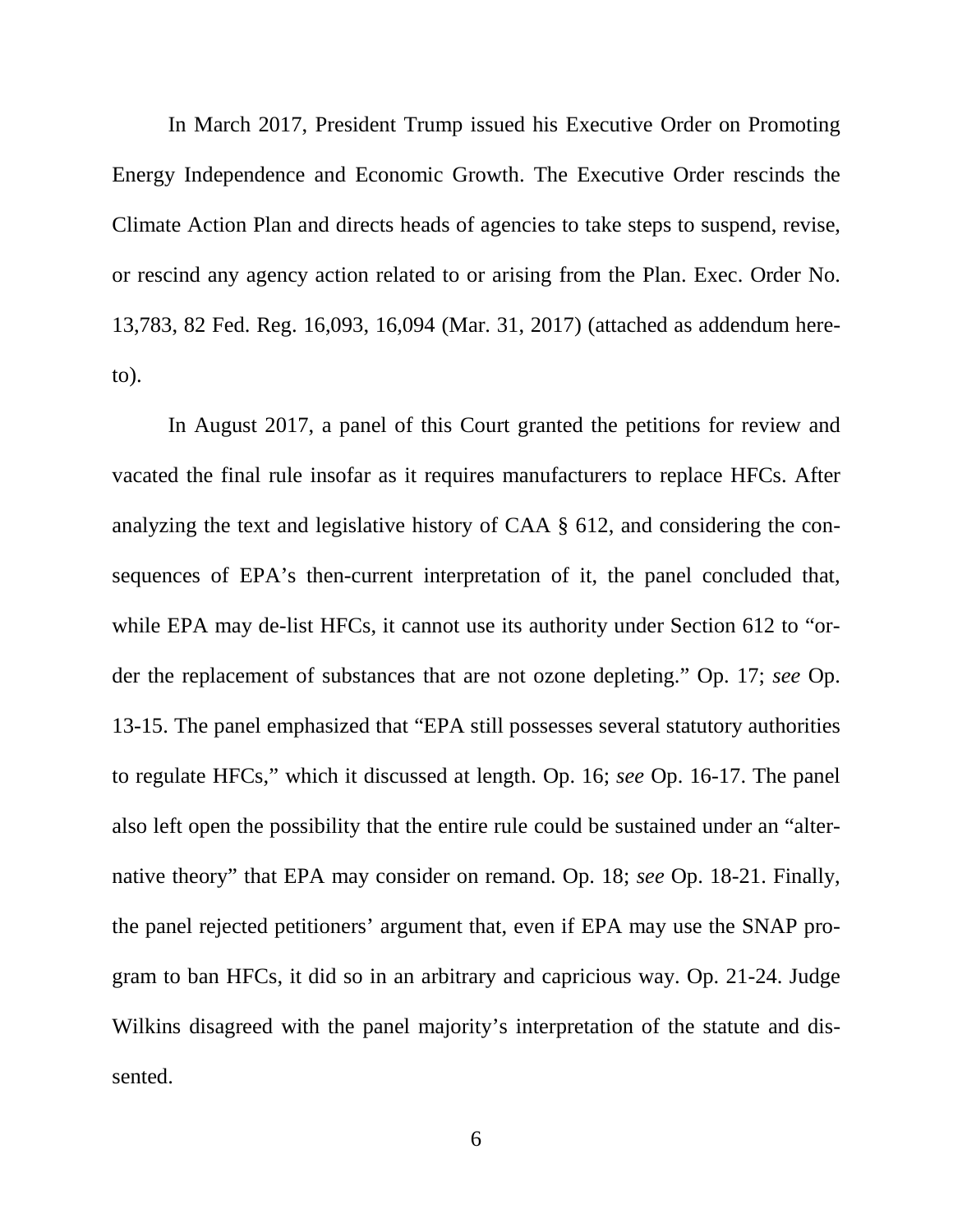#### <span id="page-12-0"></span>**ARGUMENT**

#### <span id="page-12-1"></span>**A. The Government's Recent Actions Make Rehearing Unwarranted**

President Obama's 2013 Climate Action Plan announced that EPA would "use its authority through the [SNAP] Program" to reduce HFC emissions. CLI-MATE ACTION PLAN at 10. The EPA rule at issue here "primarily recognizes [this] call" in the Climate Action Plan (Protection of Stratospheric Ozone: Change of Listing Status for Certain Substitutes Under the Significant New Alternatives Policy Program, 79 Fed. Reg. 46,126, 46,134 (Aug. 6, 2014)) and is "consistent with [that] provision" of the Plan (80 Fed. Reg. at 42,880).

President Trump's 2017 Executive Order "rescind[s]" the Climate Action Plan. 82 Fed. Reg. at 16,094. It also directs the "heads of all agencies" to identify existing agency actions "related to or arising from" the Plan and, "as soon as practicable," to "suspend, revise, or rescind," or "publish for notice and comment proposed rules suspending, revising, or rescinding," any such actions, "as appropriate and consistent with law and with the policies" set forth elsewhere in the Order. *Id.*

The Executive Order thus directs the EPA Administrator to take appropriate action to suspend, revise, or rescind the rule at issue here, which both is "related to" and "arises from" the Climate Action Plan. This fact, by itself, is reason to deny rehearing. This Court should not convene en banc to decide whether to reinstate a rule that the President has directed EPA to reassess—an obligation that is binding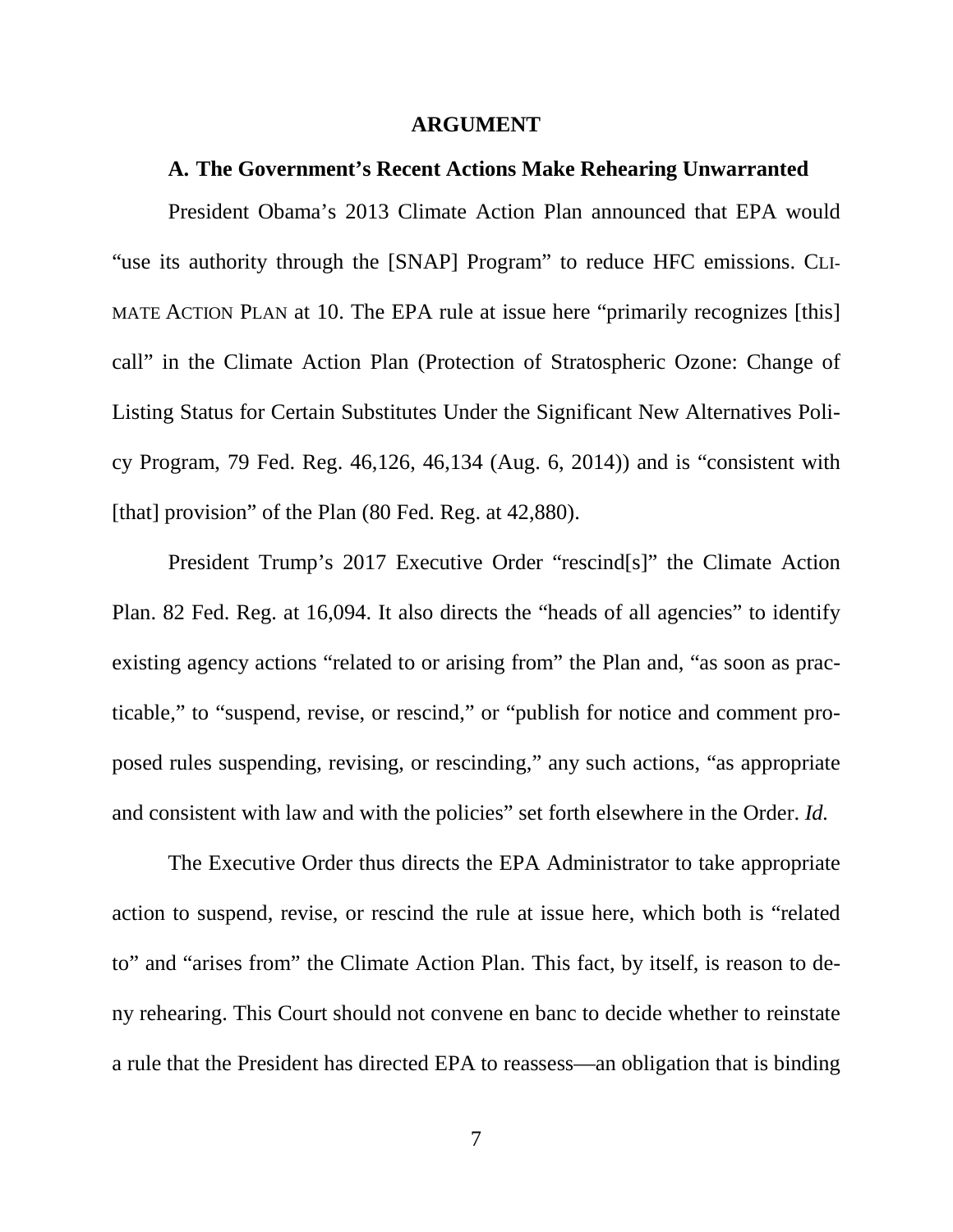on EPA even if, as intervenors contend, EPA had statutory authority to issue the rule. Remarkably, intervenors do not even *mention* the Executive Order in their petitions for rehearing, let alone attempt to explain why rehearing should be granted despite the directive contained therein.

Judge Srinivasan recently explained why en banc rehearing was unwarranted in another case involving a challenge to agency action when there was an indication that the action would be replaced by the agency itself following a change in administrations:

En banc review would be particularly unwarranted at this point in light of the uncertainty surrounding the fate of the FCC's Order. The agency will soon consider adopting a Notice of Proposed Rulemaking that would replace the existing rule with a markedly different one. In that light, the en banc court could find itself examining, and pronouncing on, the validity of a rule that the agency had already slated for replacement.

*U.S. Telecom Ass'n v. FCC*, 855 F.3d 381, 382 (D.C. Cir. 2017) (Srinivasan, J., joined by Tatel, J., concurring in denial of rehearing en banc) (citation omitted). So too here.

There is a second action by the government that makes rehearing unwarranted: *its decision not to request rehearing*. It would be quite odd for this Court to take the extraordinary step of sitting en banc to reconsider a panel decision that partially invalidates a rule when the agency that issued the rule—indeed, the agency that is the respondent and losing party in the case—has not advocated rehearing.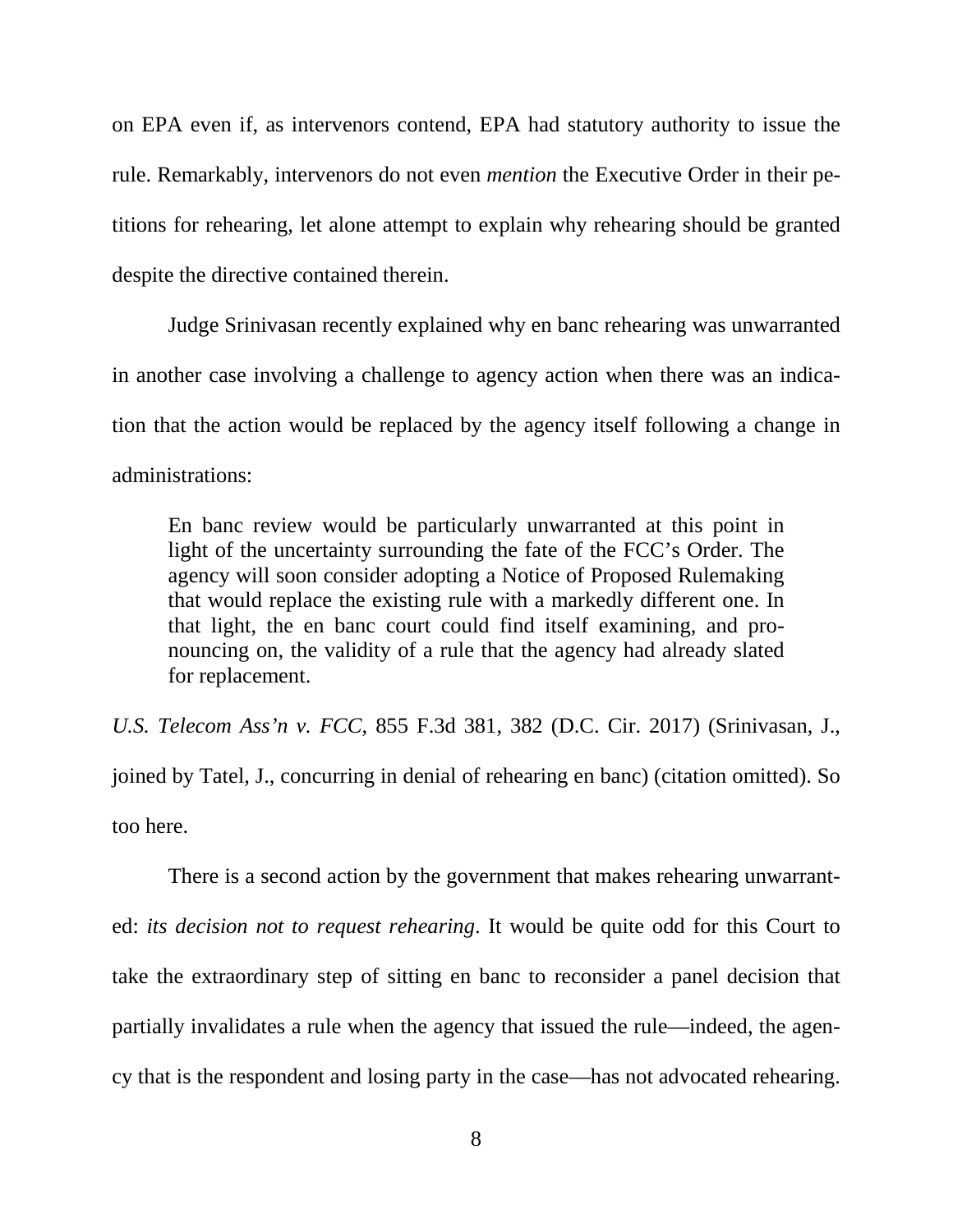It would be doubly odd to do so when the rule might not survive no matter what the en banc Court did. This Court has recently denied petitions for rehearing filed by intervenors in several cases in which an agency lost before the panel and did not seek rehearing itself. *Bais Yaakov of Spring Valley v. FCC*, No. 14-1234 (D.C. Cir. June 6, 2017); *Waterkeeper Alliance v. EPA*, No. 09-1017 (D.C. Cir. July 3, 2017); *Clean Air Council v. Pruitt*, No. 17-1145 (D.C. Cir. Aug. 10, 2017); *Global Tel\*Link v. FCC*, No. 15-1461 (D.C. Cir. Sept. 26, 2017). The Court should do the same here.

### <span id="page-14-0"></span>**B. The Case Does Not Satisfy The Criteria For Rehearing**

Apart from the above considerations, this case does not satisfy the criteria for rehearing en banc. Intervenors do not maintain that the panel's decision "conflicts with a decision of the United States Supreme Court or of the court to which the petition[s] [are] addressed," or that it "conflicts with \*\*\* decisions of other United States Courts of Appeals." Fed. R. App. P. 35(b)(1). There is thus no need for rehearing to "secure or maintain uniformity of the court's decisions," or on the theory that an inter-circuit conflict makes this case one of "exceptional importance." Fed. R. App. 35(a), (b)(1).

Nor is the case exceptionally important on the ground that it involves some separation-of-powers or other constitutional question of surpassing significance, as was true in the two most recent cases in which this Court granted rehearing en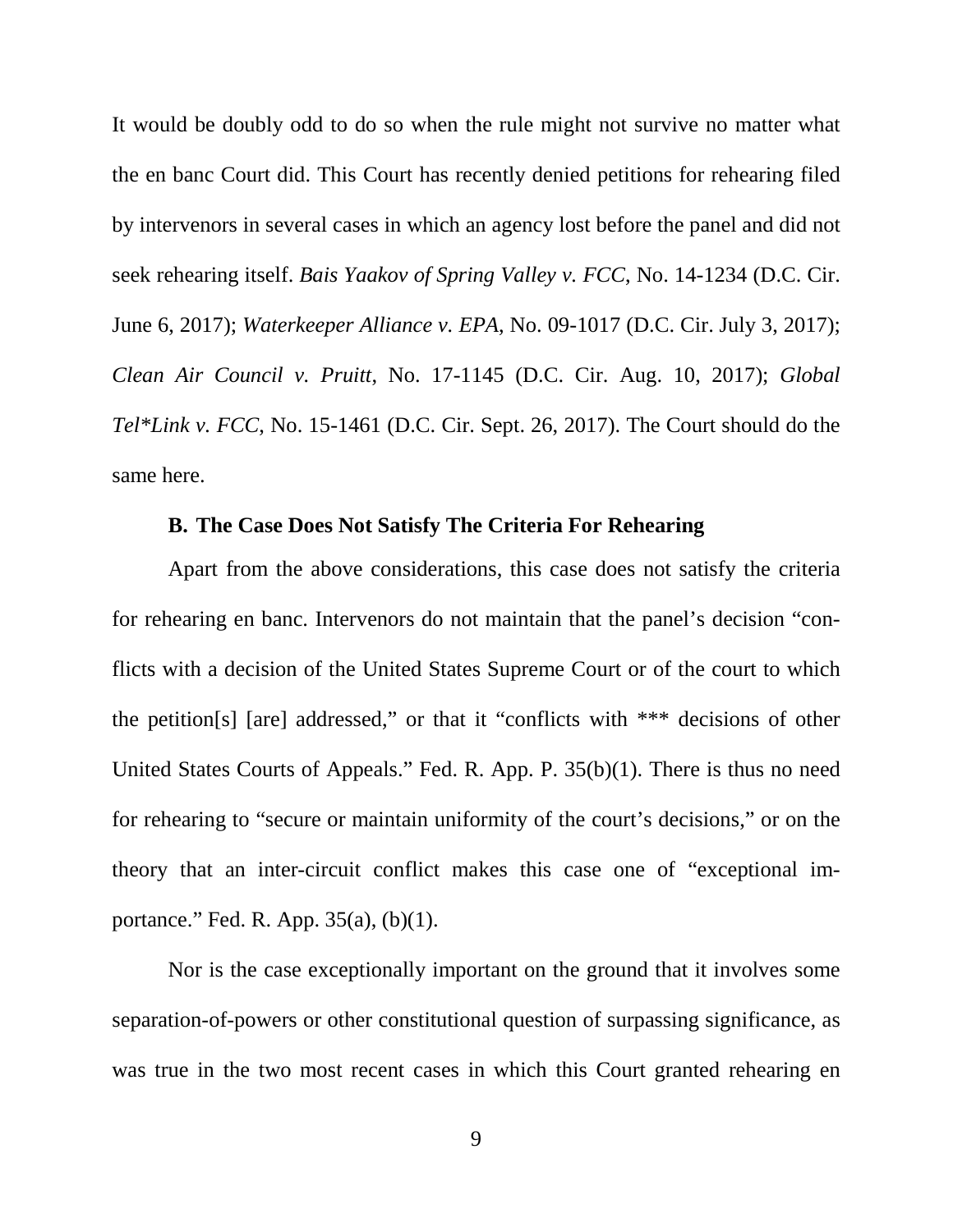banc. *PHH Corp. v. CFPB*, No. 15-1177 (D.C. Cir. May 24, 2017) (argued); *Raymond J. Lucia Cos. v. SEC,* 868 F.3d 1021 (D.C. Cir. 2017) (decided by equally divided Court). Instead, as the panel put it, this case involves a "statutory interpretation issue that arises again and again in this Court": "whether an \*\*\* agency has statutory authority from Congress to issue a particular regulation." Op. 2. Intervenors disagree with the panel's interpretation of the governing statute, but that is true of the losing side in almost every statutory case. This accordingly is a routine case, not an exceptionally important one that justifies the extremely "rare" remedy of rehearing en banc. D.C. Cir. Handbook of Practice & Internal Procedures XIII.B.2.

Finally, the panel did not "overlook<sup>[]</sup> or misapprehend<sup>[]"</sup> any point of law or fact, such that panel rehearing could be warranted. Fed. R. App.  $40(a)(2)$ . The issues raised in the rehearing petitions were fully aired in the briefs and at oral argument before the panel.

#### <span id="page-15-0"></span>**C. The Panel's Decision Will Not Prevent EPA From Regulating HFCs**

Intervenors contend that rehearing is warranted because the panel's decision "block[s] EPA from limiting" HFCs and other "substitutes found to be \*\*\* hazardous" (NRDC Pet. 1-2) and "[i]mpairs U.S. [e]fforts to [c]ombat [c]limate [c]hange" (Industry Pet. 17). This contention is specious. The panel did *not* hold that EPA may not ban HFCs; it held only that EPA may not use *the SNAP program*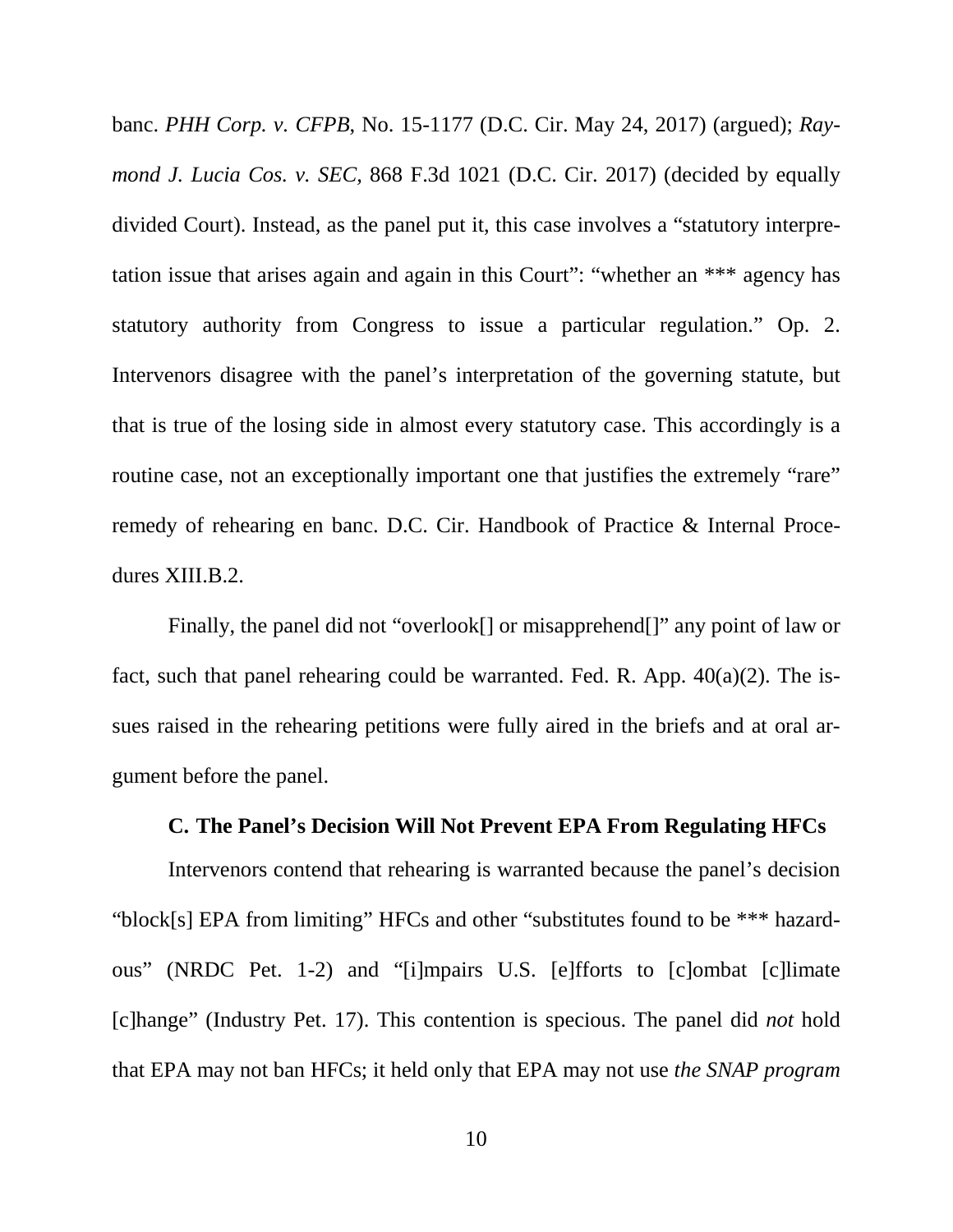to ban HFCs *that have already replaced ozone-depleting substances*. As the panel

explained (at 16):

EPA possesses other statutory authorities, including the Toxic Substances Control Act, to directly regulate non-ozone-depleting substances that are causing harm to the environment. *See* 15 U.S.C. §§ 2601-2629 (Toxic Substances Control Act); *see also* 42 U.S.C. § 7408 (National Ambient Air Quality Standards program); *id.* § 7412 (Hazardous Air Pollutants program); *id.* §§ 7470-7492 (Prevention of Significant Deterioration program); *id.* § 7521 (Section 202 of Clean Air Act). Our decision today does not in any way cabin those expansive EPA authorities.

Intervenors' only responses to this critical point are (1) that, "[e]ven if these [other] laws could be [used] for this purpose, there is no reason to discard the specific provision Congress enacted" in Section 612 (NRDC Pet. 15 n.7), and (2) that "the panel provides no support for its assertion that these other options are viable" (Industry Pet. 15). The first response begs the question presented—and effectively concedes that there *are* other mechanisms for regulating HFCs. The second is ironic, given that intervenors have never suggested that the other options are *not* viable. EPA itself recognized that they are, when it promulgated the initial SNAP rule in 1994. *See* 59 Fed. Reg. at 13,052 (for "second-generation" substitutes, "[o]ther regulatory programs (e.g., other sections of the CAA, or section 6 of the TSCA) exist to ensure protection of human health and the environment").

Indeed, the panel emphasized that HFCs can be banned *through the SNAP program*, so long as it is ozone-depleting substances that are being replaced. *See*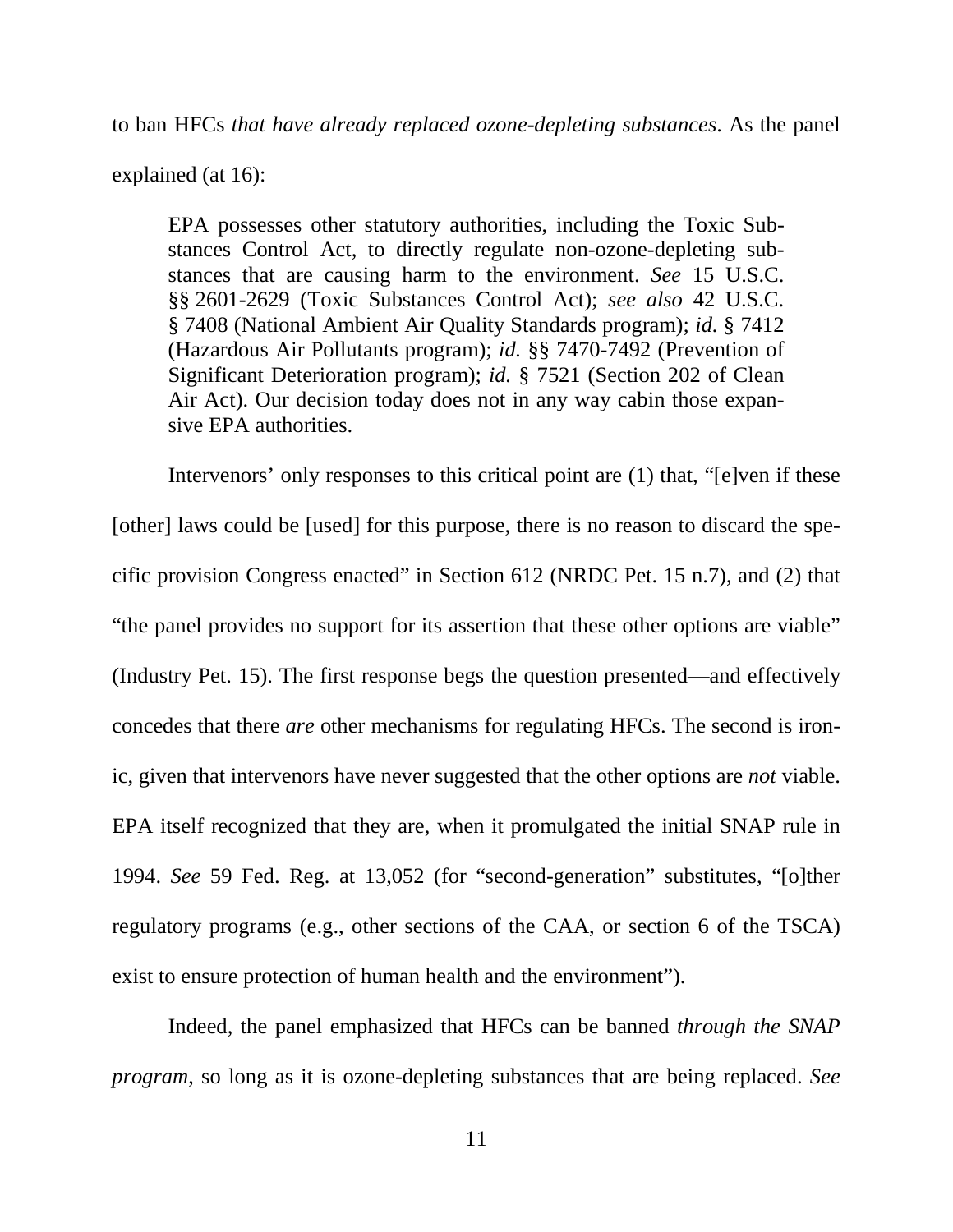Op. 16 ("EPA has statutory authority under Section 612(c) to prohibit any manufacturers that still use ozone-depleting substances that are covered under Title VI from deciding in the future to replace those substances with HFCs."); *see also id.* ("EPA still has statutory authority to require product manufacturers to replace substitutes that (unlike HFCs) are themselves ozone depleting."). The Court even held open the possibility that the rule at issue could be justified *in its entirety* on another ground (Op. 18-21) and gave EPA the opportunity "to pursue this 'retroactive disapproval' approach" on remand (Op. 19). Finally, the Court held that, insofar as the rule is statutorily authorized in part, it is not arbitrary and capricious—rejecting petitioners' arguments on this point. Op. 21-24. As industry intervenors acknowledge (at 18), the panel thus "*affirmed* EPA's authority to consider global warming potential in assessing available alternatives" and it "did not question EPA's authority to move HFCs from the approved to the prohibited list on that ba $sis.$ "

<span id="page-17-0"></span><sup>&</sup>lt;sup>1</sup> NRDC asserts that the panel's decision will "undercut international cooperation to curb the explosive growth of HFCs world-wide," citing the Kigali Amendment to the Montreal Protocol, which would phase out HFCs. NRDC Pet. 2 & n.1. But as NRDC has elsewhere recognized, the panel's decision "does not speak to" the as-yet-unratified Kigali Amendment, which petitioners support. David Doniger, *Divided DC Circuit Panel Sets Back HFC Transition*, NRDC EXPERT BLOG (Aug. 9, 2017), https://www.nrdc.org/experts/david-doniger/divided-dc-circuit-panel-sets -back-hfc-transition.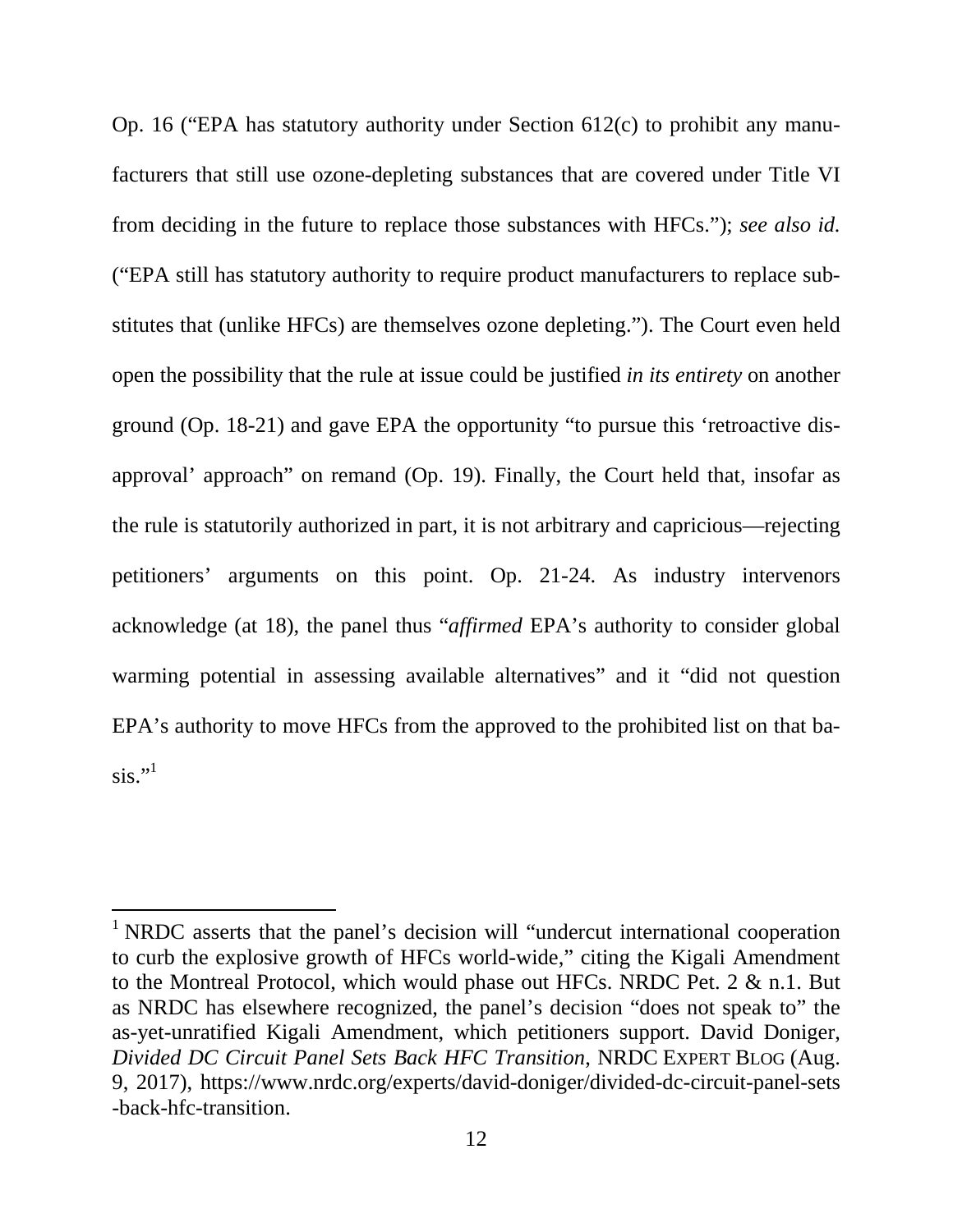#### <span id="page-18-0"></span>**D. The Panel's Decision Will Not Hinder Innovation**

Intervenors also contend that rehearing is warranted because the panel's decision "[u]ndermines [i]ncentives to [i]nnovate." Industry Pet. 16; *accord* NRDC Pet. 2. This argument rests on the erroneous premise that the decision prevents EPA from regulating HFCs. But the conclusion would not follow even if the premise were correct. For industry intervenors claim to have developed a superior product to replace HFCs that customers already were adopting *without* a ban on HFCs. Industry Panel Br. 17-18. Their argument masks their true interest in this case, which is to have government choose market winners and losers, thereby stifling competition.

The panel's decision in no way prevents industry intervenors (or anyone else) from manufacturing and selling their products today; it just prevents them from doing so without competition from manufacturers and sellers of other products. There is no basis for the histrionic assertion that the decision "renders years of massive investment by companies that developed safer chemicals all but worthless." Industry Pet. 3. Indeed, after the panel issued its decision, intervenor Chemours announced that it expected the automotive sector to continue transitioning to its HFO. Press Release, Chemours, Chemours Responds to EPA 2015 Ruling to Regulate HFCs (Aug. 9, 2017), [https://investors.chemours.com/investor-](https://investors.chemours.com/investor-relations/investor-news/press-release-details/2017/Chemours-Responds-to-EPA-2015-Ruling-to-Regulate-HFCs/ default.aspx)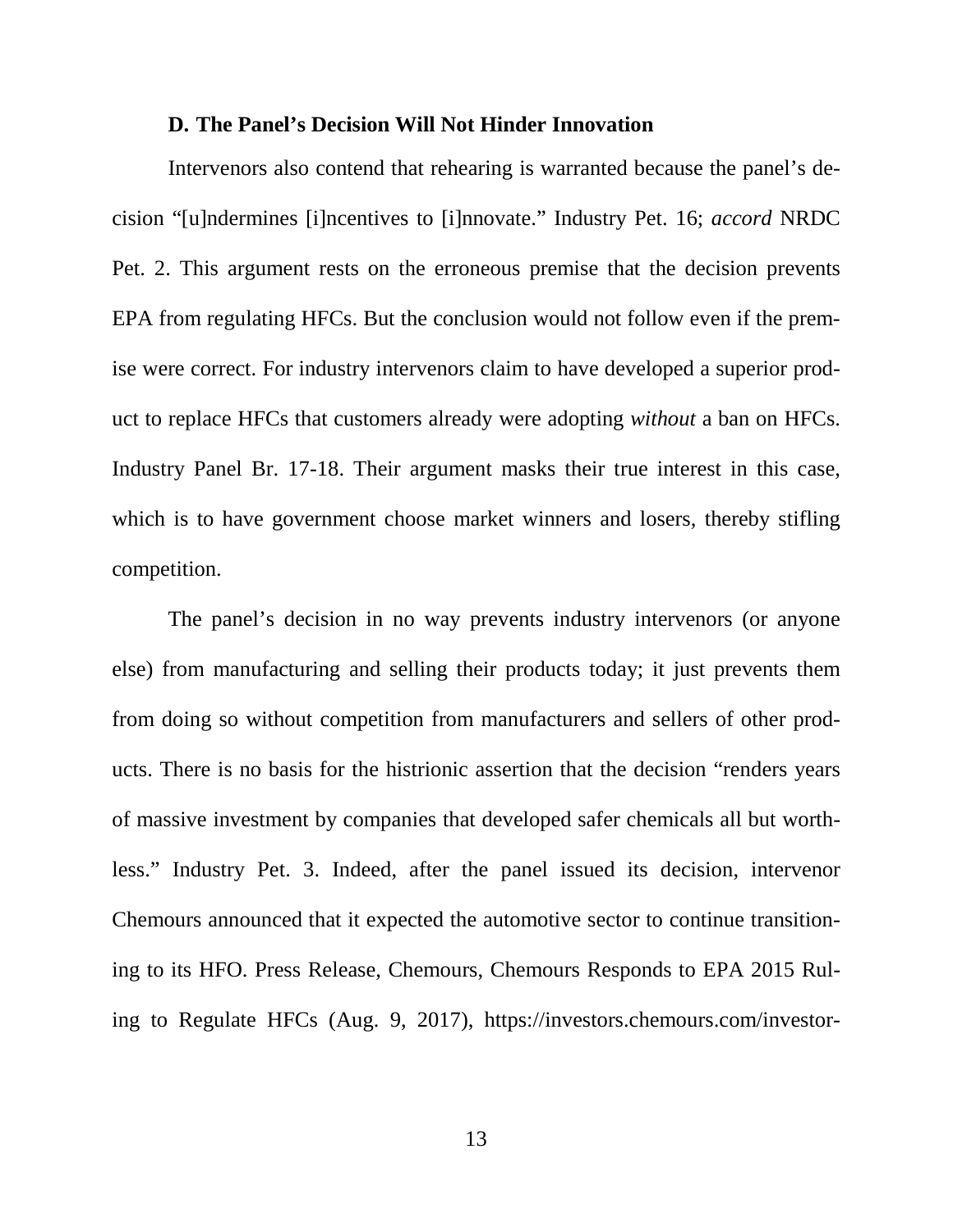[relations/investor-news/press-release-details/2017/Chemours-Responds-to-EPA-](https://investors.chemours.com/investor-relations/investor-news/press-release-details/2017/Chemours-Responds-to-EPA-2015-Ruling-to-Regulate-HFCs/ default.aspx)[2015-Ruling-to-Regulate-HFCs/ default.aspx.](https://investors.chemours.com/investor-relations/investor-news/press-release-details/2017/Chemours-Responds-to-EPA-2015-Ruling-to-Regulate-HFCs/ default.aspx)

#### <span id="page-19-0"></span>**E. The Panel's Decision Is Correct**

In the end, intervenors' principal argument for rehearing is that they disagree with the panel's interpretation of CAA § 612. Industry Pet. 8-16; NRDC Pet. 8-16. That of course is no basis for rehearing. More importantly, the panel's interpretation of the CAA is correct.

**1.** Intervenors' threshold argument is that the petitions for review were untimely. Industry Pet. 8-10; NRDC Pet. 8-9. EPA—which is not petitioning for rehearing—took the same position before the panel. Not even the panel dissent adopted it, and understandably so.

The petitions for review were filed within 60 days of the appearance in the Federal Register of the only EPA decision petitioners challenged: the 2015 final rule banning HFCs. The petitions therefore were timely. *See* 42 U.S.C. § 7607(b)(1). Contrary to intervenors' assertion, petitioners did not challenge the 1994 SNAP rule; they contended that the 2015 rule exceeded EPA's authority. Petitioners could not have brought that challenge in 1994. And the panel decision partially vacated only the 2015 rule.

Indeed, the challenge would be timely even if it somehow could be reframed as directed at EPA's initial SNAP rule. The 2015 rule sought to regulate in ways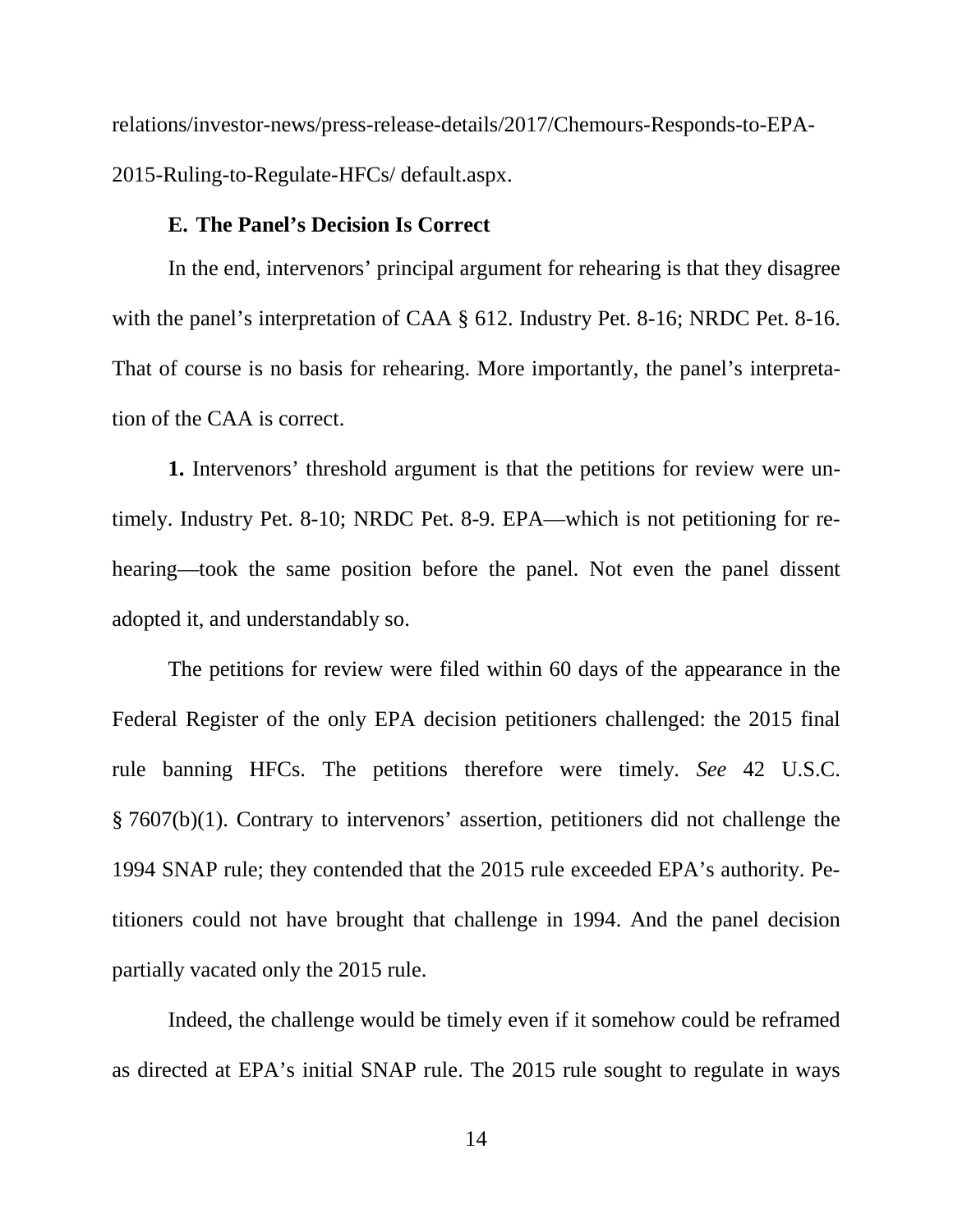that EPA had not previously regulated, exposing a large class of substances (nonozone-depleting HFCs) to SNAP regulation for the first time and changing their status. This is still true if the resulting restriction is characterized as stemming from the ban in 40 C.F.R. § 82.174(d) on use of an "unacceptable substitute[]" (Industry Pet. 5, 9-10; NRDC Pet. 8), because—consistent with the statute—"substitute" there includes only a chemical "intended for use as a replacement for a class I or II compound" (40 C.F.R. § 82.172). The banning of HFCs that were *not* intended for such use was a dramatic alteration of the legal landscape, for which petitions for review are allowed. "By establishing a new [regulation] for a new [substance], the EPA exposes its [new] regulation[], including whether it has authority to adopt the [regulation] \*\*\* , to challenge." *Sierra Club v. EPA*, 705 F.3d 458, 466-67 (D.C. Cir. 2013).

**2.** On the merits, the panel correctly found that EPA "tried to jam a square peg \*\*\* into a round hole." Op. 17. CAA § 612 addresses the "replace[ment]" of "class I and class II substances." 42 U.S.C. § 7671k(a), (c). In holding that "EPA's authority to regulate ozone-depleting substances under Section 612 \*\*\* does not give [it] authority to order the replacement of substances that are not ozone depleting" (Op. 17), the panel carefully analyzed the statutory text and legislative history, and appropriately took into account the consequences of a contrary interpretation.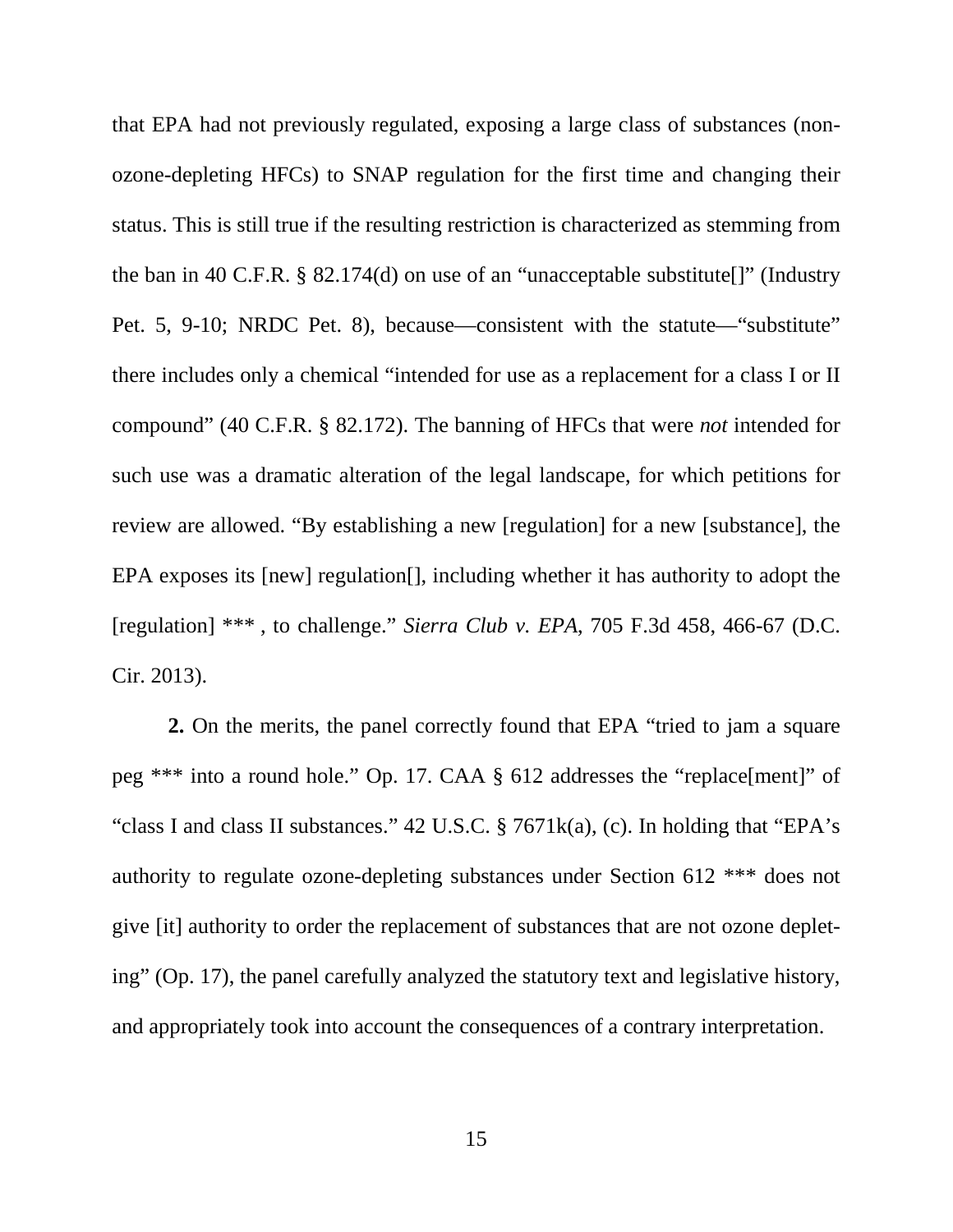As to the statutory text:

In common parlance, the word "replace" refers to a new thing taking the place of the old. \*\*\* [M]anufacturers "replace" an ozonedepleting substance when they transition to making the same product with a substitute substance. After that transition has occurred, the replacement has been effectuated, and the manufacturer no longer makes a product that uses an ozone-depleting substance. At that point, there is no ozone-depleting substance to "replace," as EPA itself long recognized.

Op. 14. Intervenors insist that "replace" has multiple meanings and that the text thus is ambiguous. Industry Pet. 10-13; NRDC Pet. 9-11. As industry intervenors acknowledge (at 13), however, "[c]ourts must consider the specific context in which th[e] language is used, and the broader context of the statute as a whole" (internal quotation marks omitted). In *this* context, no one employing ordinary English usage would say that, when an industry or company switches from HCFCs to HFCs, and then years later switches from HFCs to HFOs, the HFOs are "replacing" the HCFCs; anyone using ordinary English would say that the HFOs are "replacing" the HFCs—or "substituting for" them (Industry Pet. 11; *see* Op. 14 n.4).

As to the legislative history:

The Senate's version of the safe alternatives policy would have required the replacement not just of ozone-depleting substances, but also of substances that contribute to climate change. In other words, the Senate bill would have granted EPA authority to require the replacement of non-ozone-depleting substances such as HFCs. But the Conference Committee did not accept the Senate's version of Title VI. Instead, the Conference Committee adopted the House's narrower focus on ozone-depleting substances.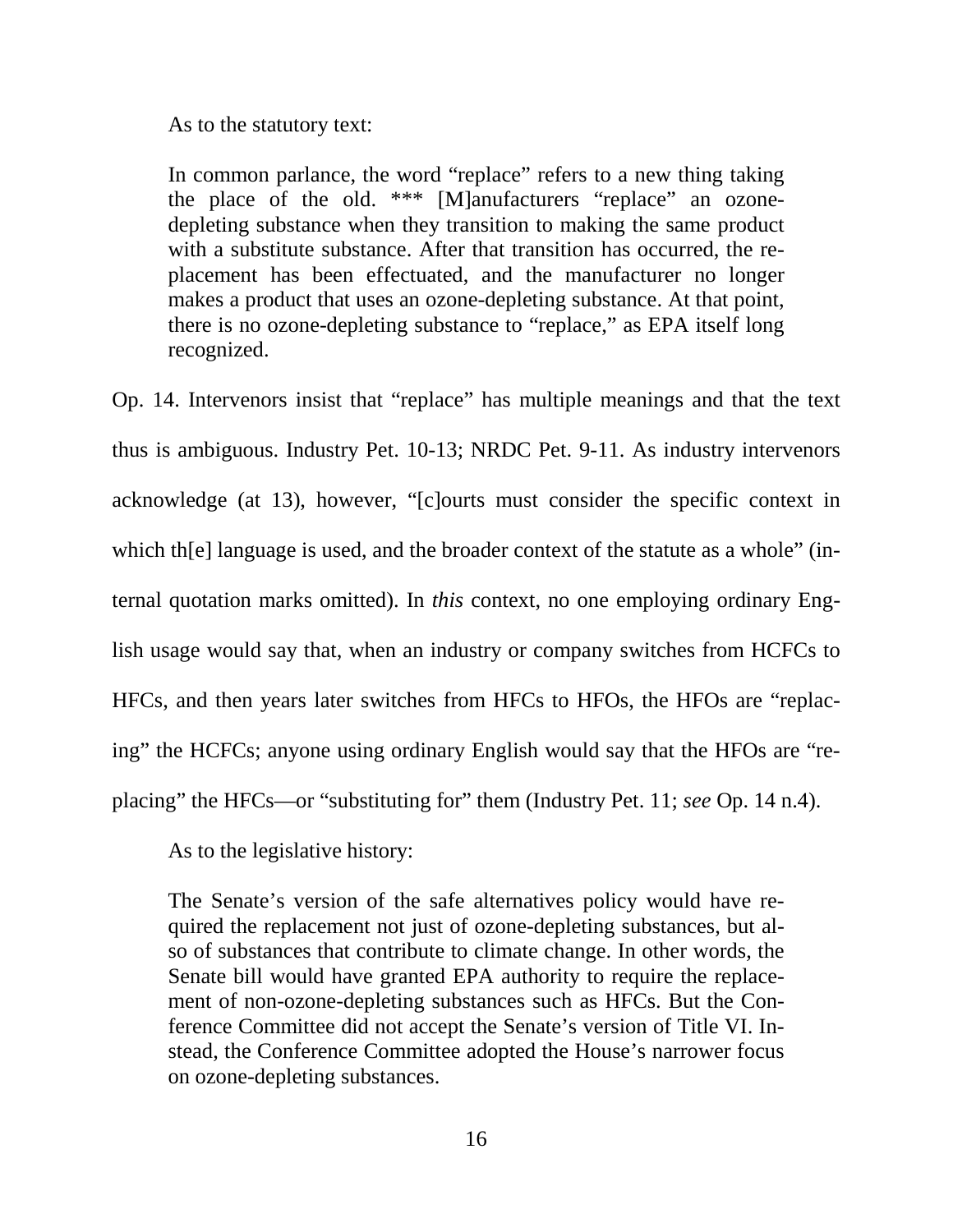Op. 15 (citations omitted). Industry intervenors offer no response. As for NRDC, it seems to concede that the Senate bill contained a policy section that was analogous to CAA § 612(a) but directed EPA to replace *all* covered substances, including those contributing to climate change. NRDC argues, however (at 15-16), that the Senate bill did not grant EPA authority to issue regulations in a subsection analogous to CAA § 612(c). This overlooks the fact that the Senate bill gave EPA even broader rulemaking authority than that in Section 612(c); it just placed that authority in a separate section. S. 1630, 101st Cong. § 520 (1990).

As to the consequences of a contrary interpretation:

Under EPA's [then-]current interpretation of the word "replace," manufacturers would continue to "replace" an ozone-depleting substance with a substitute even 100 years or more from now. EPA would thereby have indefinite authority to regulate a manufacturer's use of that substitute. That boundless interpretation of EPA's authority under Section 612(c) borders on the absurd.

Op. 14-15. Intervenors' chief response is not to refute this point but to embrace it. Industry Pet. 16; NRDC Pet. 18. NRDC also faults the panel (at 12) for "never explain[ing] \*\*\* how its interpretation serves the statutory purpose of reducing overall health and environmental risk 'to the maximum extent practicable.'" Perhaps more than any other, this statement reflects the fundamental flaw in intervenors' interpretation. For the purpose of CAA § 612 is not to "reduce overall risks to human health and the environment" whenever and however EPA may choose; it is, as the statute plainly states, to "replace[]" "class I and class II substances" with chem-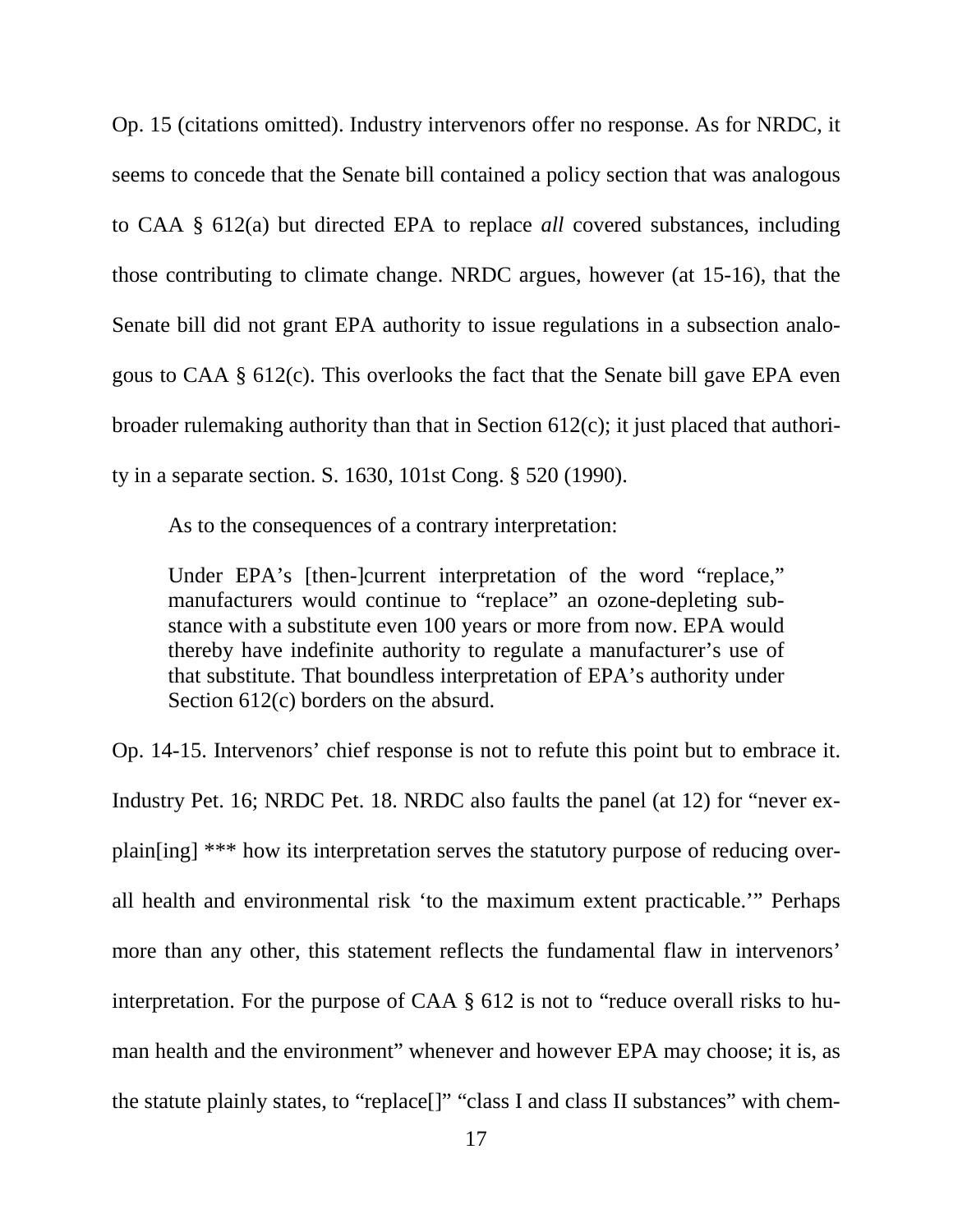icals that "reduce overall risks to human health and the environment." 42 U.S.C. § 7671k(a). Intervenors would read one of the two essential elements out of the statute,thereby transforming a limited program into a limitless one.<sup>2</sup>

#### <span id="page-23-0"></span>**F. The Would-Be** *Amici* **Offer No Basis For Rehearing**

This Court's Rule 35(f) directs that "[n]o amicus curiae brief \*\*\* in support of a petition for rehearing en banc will be received by the clerk except by invitation of the court." Two sets of prospective *amici* nevertheless have lodged proposed briefs in support of intervenors' rehearing petitions, together with motions for an "invitation" to file the briefs. "That technique makes a mockery of [the Court's] rule" and should not be permitted. *Elec. Power Supply Ass'n v. FERC*, No. 11- 1486 (D.C. Cir. Sept. 17, 2014) (Silberman, J., dissenting); *see* EMILY POST, ETI-QUETTE IN SOCIETY, IN BUSINESS, IN POLITICS AND AT HOME 117 (1923) ("One may never ask for an invitation for oneself anywhere!"). If the motions are granted, however, the Court should consider the following arguments in response to the briefs.

**1.** The would-be *amici* law professors maintain that rehearing should be granted because the panel's decision "distorts the familiar *\*\*\** framework" of

<span id="page-23-1"></span> $2$  NRDC claims (at 17) that the panel required EPA to "show a clearer statutory foundation for climate change regulations than for other rules." It did no such thing. The panel said only (at 17) that an agency "must have statutory authority for the regulations it wants to issue" and that "congressional inaction does not license an agency to take matters into its own hands." That is true for every agency rule.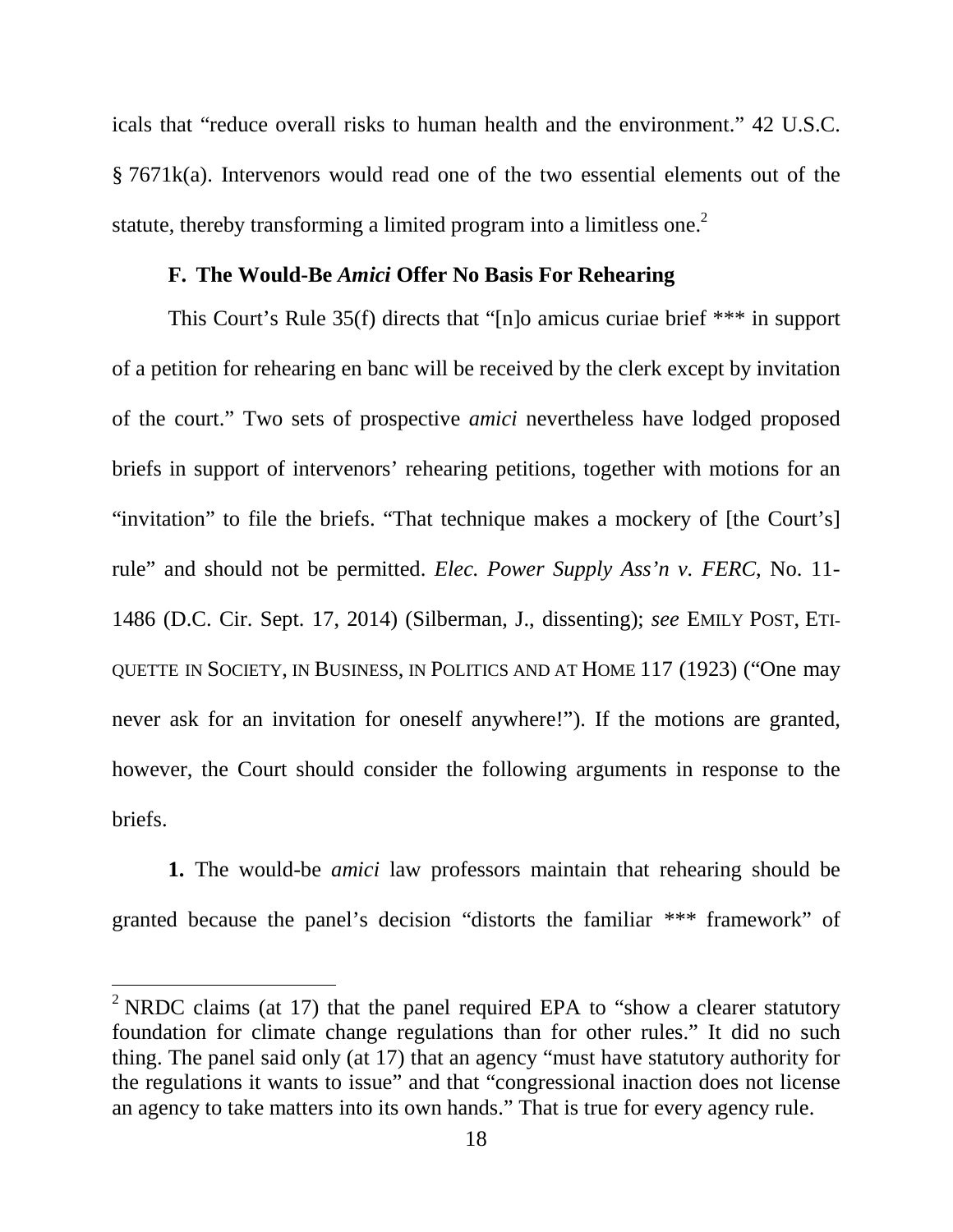*Chevron U.S.A., Inc. v. NRDC*, 467 U.S. 837 (1984). Professor Br. 3. Because this asserted error "was in application rather than articulation of the [*Chevron*] standard," the professors, like intervenors, are ultimately just objecting to the way the panel interpreted the statute, and its decision therefore "does not present the extraordinary circumstances warranting *en banc* review." *Johnson v. Gov't of D.C.*, 2014 WL 12579819, at \*7 (D.C. Cir. Aug. 1, 2014) (Pillard, J., concurring in denial of rehearing en banc). The professors' arguments also fail on their own terms; there was no error in the application of *Chevron*.

The professors first accuse the panel of having "rel[ied] on a single, narrow dictionary definition to restrict EPA's authority under \*\*\* Section 612." Professor Br. 1. Only a careless reading of the decision could lead to that conclusion. The panel relied on much more than a dictionary: it analyzed the statutory text and legislative history, and took into account the consequences of a contrary interpretation. Op. 13-15. That is what panels of this Court—indeed what all courts—do every day in statutory cases.

The professors next fault the panel for "invok[ing] the specter of 'indefinite' or 'boundless' EPA replacement authority, exercised for '100 years or more,' to suggest that Congress must have intended 'replace' to have [a] restrictive meaning." Professor Br. 3 (quoting Op. 14-15). The professors characterize the panel's decision as having "reason[ed] that because EPA could *someday* stretch its re-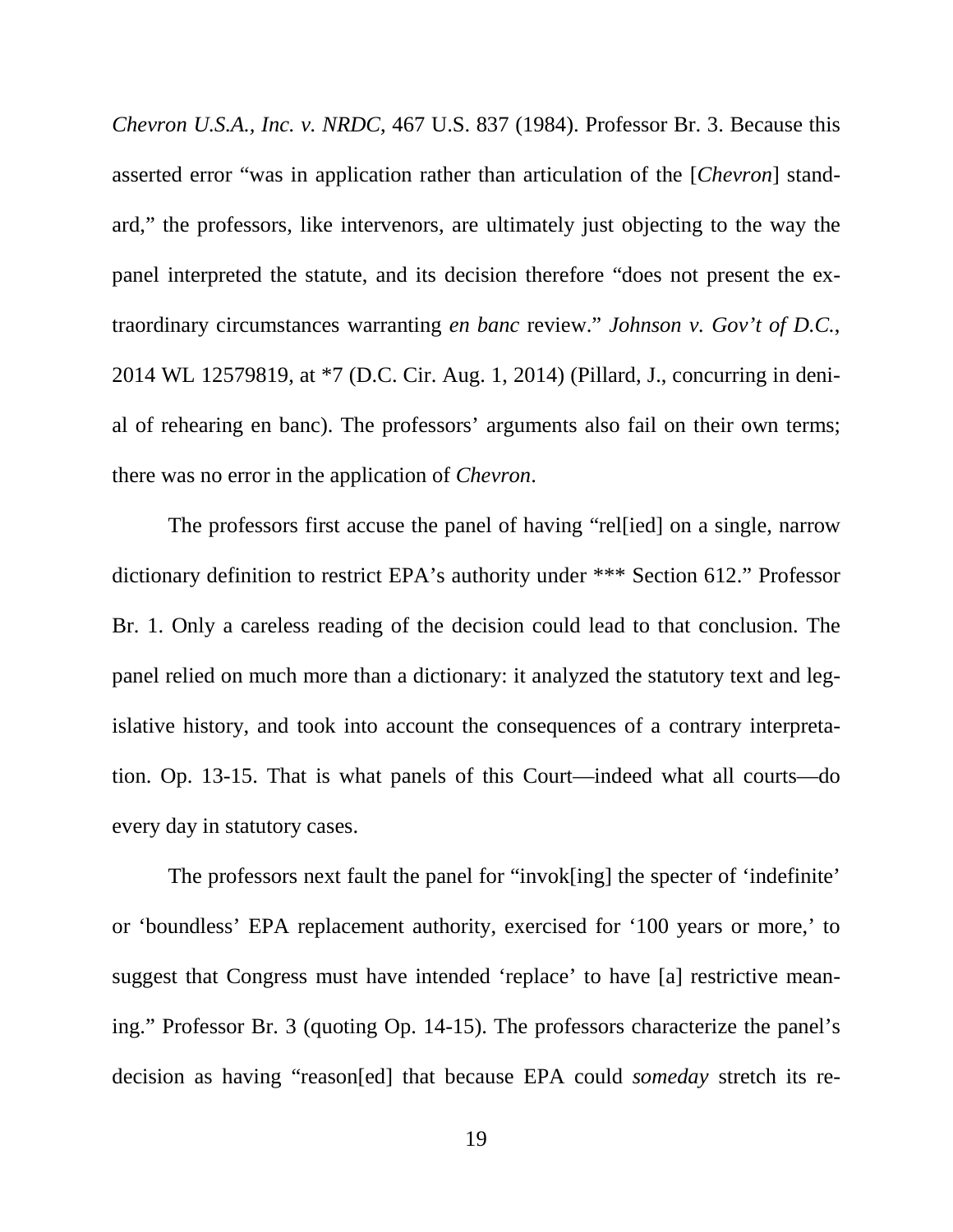placement authority beyond reasonable bounds," the statute "should be read narrowly *today* to strip EPA of any such authority." *Id.* (emphasis added). But the panel was not considering two different interpretations of the statute—one that was adopted "today" and another that might be adopted "someday." The interpretation the panel disapproved was the one employed in the rule "today," and one reason the panel rejected it is that it would have the consequences the panel identified consequences showing the interpretation to "border[] on the absurd." Op. 15. For if Section 612 authorized EPA to order the replacement of a first-generation nonozone-depleting substance with a second-generation non-ozone-depleting substance in 2015, on the theory that in so doing it was ordering the replacement of the original class I or class II substance, the very same theory would allow EPA to order the replacement of a fifth-generation non-ozone-depleting substance with a sixth-generation non-ozone-depleting substance in 2115.

Surely a court is permitted to consider where a particular interpretation of a statute will lead in deciding what Congress intended. Indeed, a court is *obligated* to do that. As Justice Scalia put it:

[T]he "traditional tools of statutory construction" include not merely text and legislative history but also \*\*\* the consideration of policy consequences. \*\*\* [O]ne of the most frequent justifications courts give for choosing a particular construction is that the alternative interpretation would produce "absurd" results \*\*\*. Policy evaluation is \*\*\* part of the traditional judicial tool-kit that is used in applying the first step of *Chevron* \*\*\*.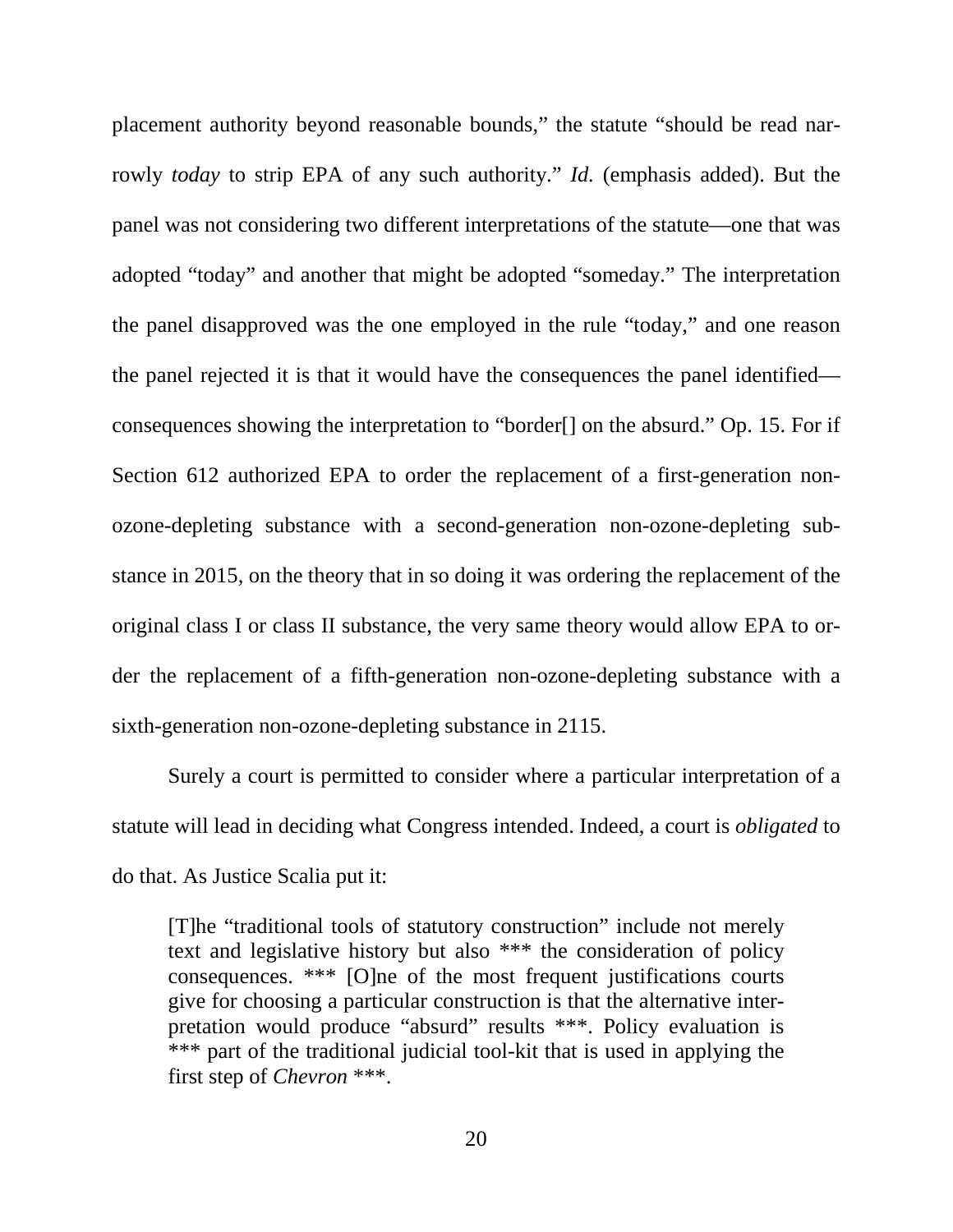Antonin Scalia, *Judicial Deference to Administrative Interpretations of Law*, 1989 DUKE L.J. 511, 515.

**2.** The 11 would-be *amici* states support rehearing because, they say, they want to "preserv[e] established deference to reasonable agency interpretations" and "protect[] the[] states from the risks climate change poses to human health and the environment." State Br. 1. Given the asserted importance of the issues to them, one wonders why none of the 11 states sought to intervene or file an *amicus* brief at the panel stage, and why apparently only one of them even commented on the proposed rule before EPA. As for their proposed *amicus* brief supporting rehearing, it nowhere describes how the panel's decision interferes with their ability to replace any class I or class II substance. This is perhaps the best illustration that the HFC bans, and the concerns of the states, are unrelated to Title VI of the CAA, which addresses ozone depletion.

Even if the alleged harms had some connection to Section 612, the states' brief would suffer from one of the defects present in intervenors' petitions for rehearing—it nowhere addresses, or even mentions, President Trump's Executive Order directing EPA to suspend, revise, or rescind the rule at issue. The rule is slated to be reconsidered regardless of whether the Court grants rehearing, and any effect the panel's decision might have on the 11 states will be overtaken by events.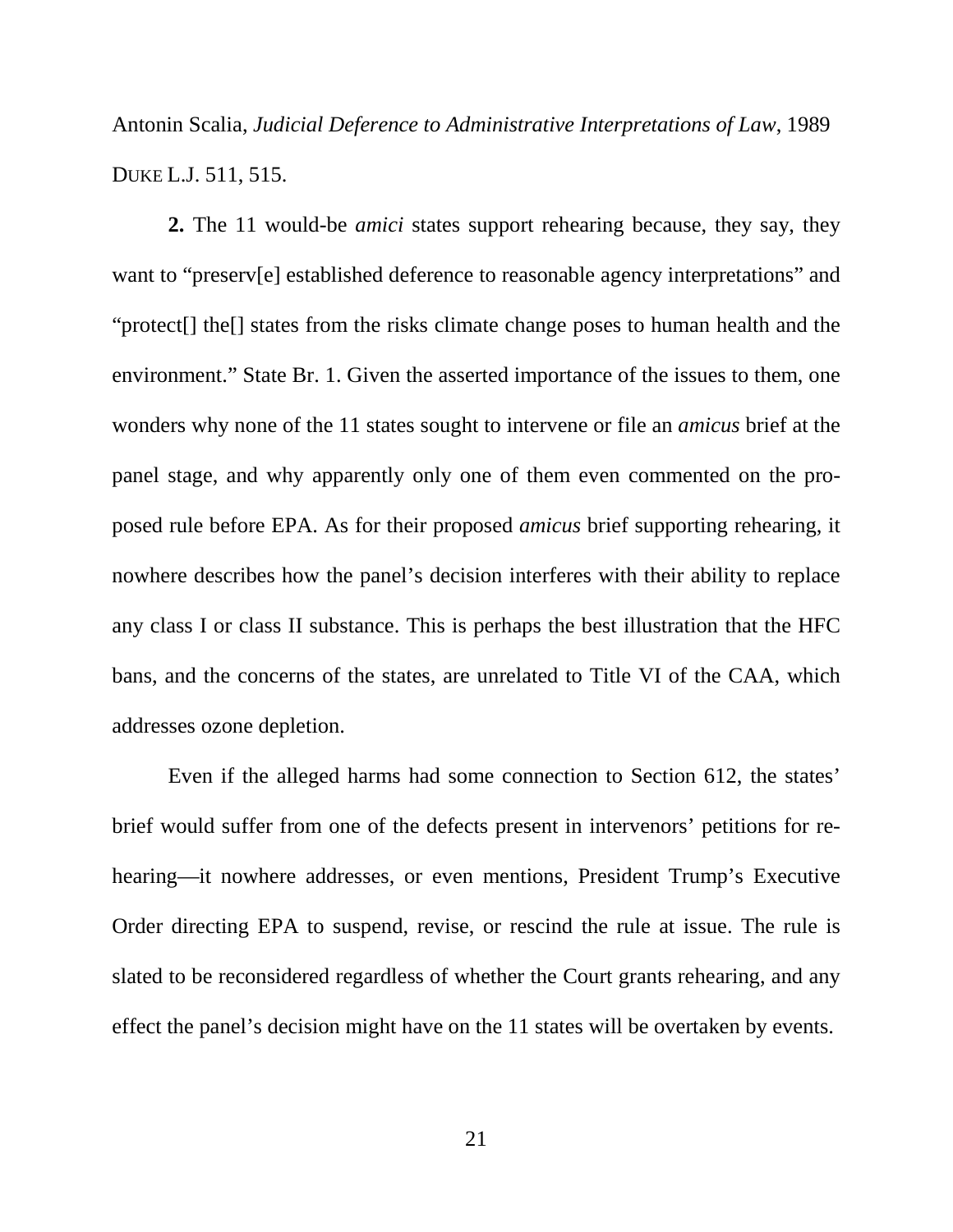The states' claim that the panel's decision "upends states' historic reliance on EPA's action in this area" (State Br. 4) is particularly curious, since EPA never before "sought to order the replacement of a non-ozone depleting substitute that had previously been deemed acceptable by the agency" (Op. 13). But if the states do expect EPA action in this area, they nowhere question EPA's ability to regulate HFCs apart from Section 612. *See* Op. 16. On top of those federal authorities, the states emphasize that they have their own legislation and policies that they believe authorize reductions of greenhouse gases, including HFCs, and that they are using despite EPA's issuance of the rule at issue. State Br. 7-8. Nothing in the panel's decision prevents the greenhouse-gas regulation that the 11 states claim to seek.

#### <span id="page-27-0"></span>**CONCLUSION**

The petitions for rehearing should be denied.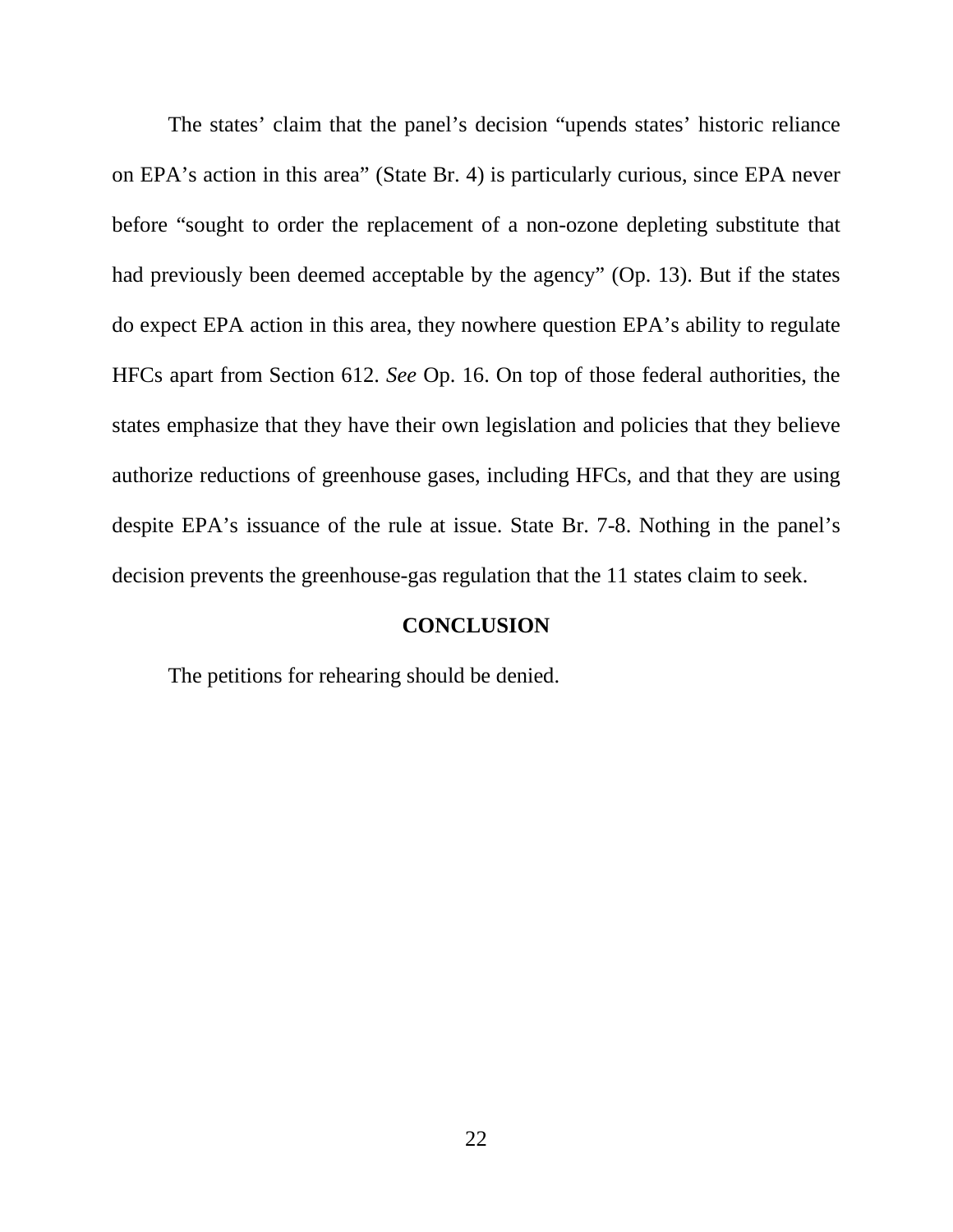/s/ W. Caffey Norman /s/ Dan Himmelfarb *(with permission)* W. Caffey Norman T. Michael Guiffré Kristina V. Arianina SQUIRE PATTON BOGGS (US) LLP 2550 M Street, NW Washington, DC 20037 (202) 457-6000

*Counsel for Petitioner Mexichem Fluor, Inc.*

October 18, 2017 Respectfully submitted,

Dan Himmelfarb John S. Hahn Roger W. Patrick MAYER BROWN LLP 1999 K Street, NW Washington, DC 20006 (202) 263-3000

*Of Counsel:* William J. Hamel Arkema Inc. 900 First Avenue King of Prussia, PA 19406

*Counsel for Petitioner Arkema Inc.*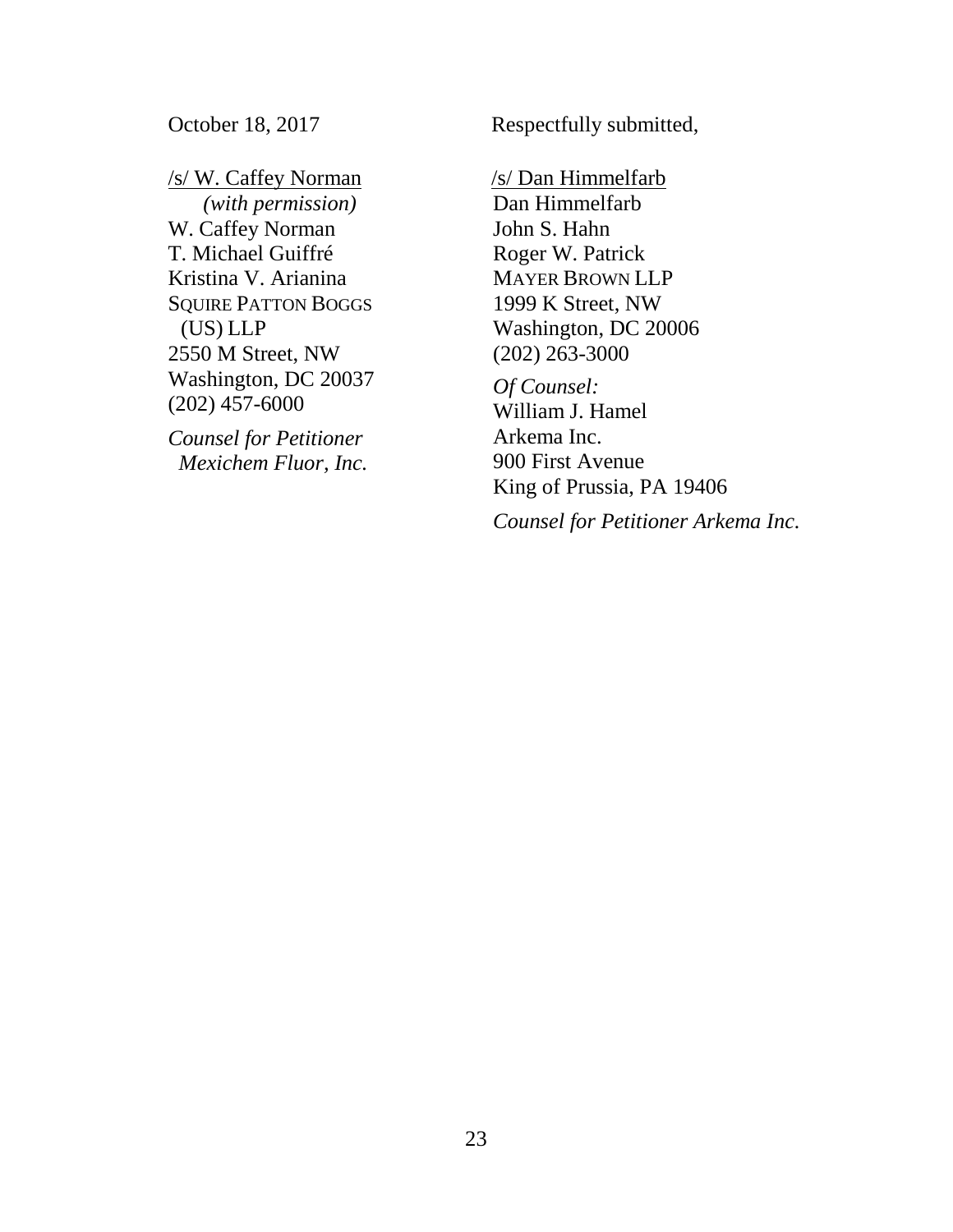#### <span id="page-29-0"></span>**CORPORATE DISCLOSURE STATEMENT**

Petitioners hereby certify as follows:

Mexichem Fluor, Inc. is a Delaware corporation. Mexichem, S.A.B. de C.V., a publicly held company, directly or indirectly owns all the stock of Mexichem Fluor, Inc.

Arkema Inc. is a wholly owned subsidiary of Arkema Delaware, Inc. There are no publicly held companies that own 10% or more of the stock of Arkema Inc. However, Arkema Inc. is indirectly owned by Arkema, S.A., a French public company.

Petitioners produce industrial chemicals. As relevant here, they manufacture products that have been subjected to regulation pursuant to Section 612 of the Clean Air Act, 42 U.S.C. § 7671k. Petitioners are affected by Environmental Protection Agency requirements promulgated thereunder, including the final rule at issue in these consolidated petitions for review.

October 18, 2017 /s/ Dan Himmelfarb Dan Himmelfarb

> /s/ W. Caffey Norman *(with permission)* W. Caffey Norman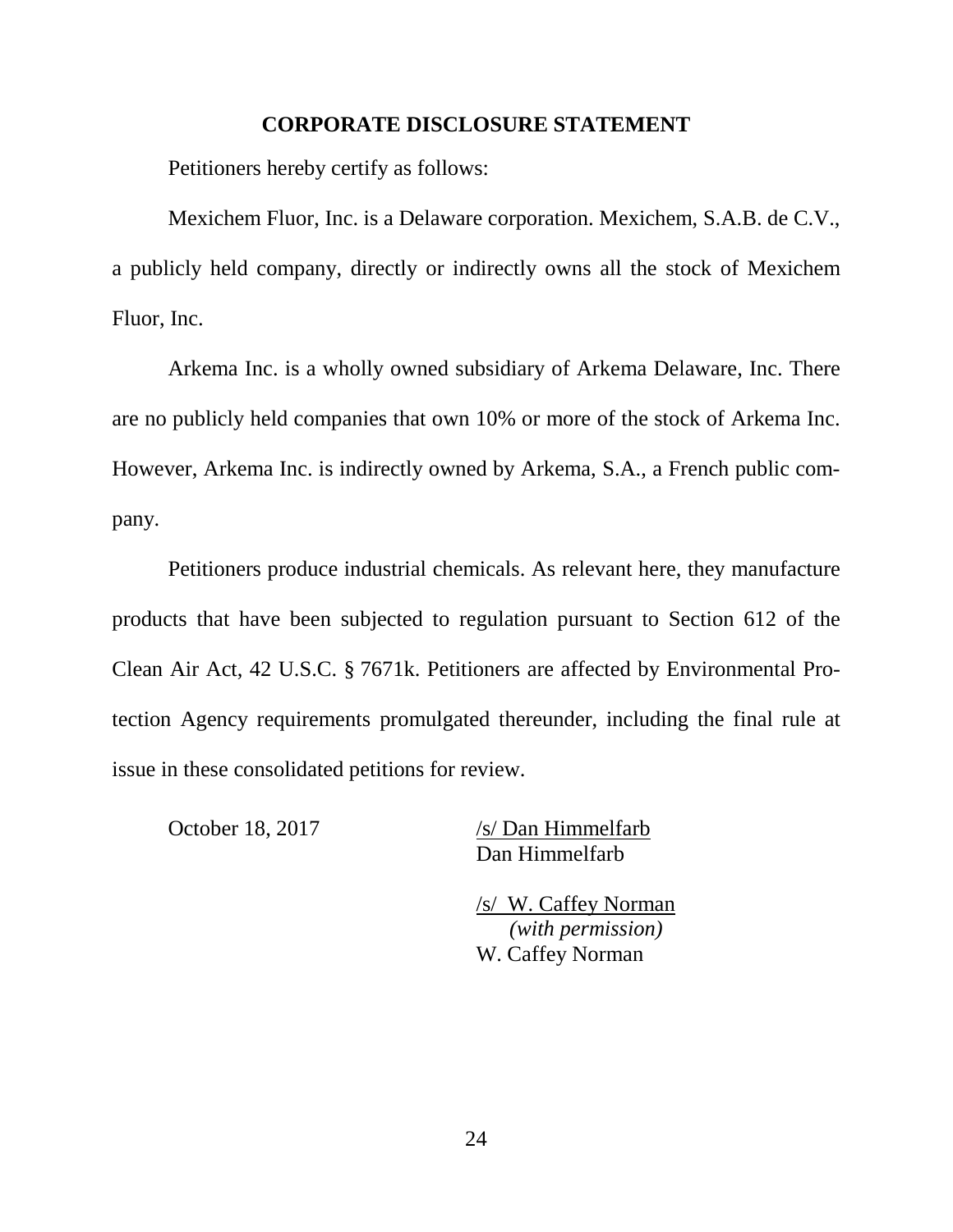## <span id="page-30-0"></span>**CERTIFICATE OF COMPLIANCE**

I hereby certify that this response complies with the type-volume limitation of this Court's October 3, 2017 Order because the body of the response contains 5,195 words. I further certify that this response was prepared in 14-point Times New Roman font using Microsoft Word.

October 18, 2017 /s/ Dan Himmelfarb Dan Himmelfarb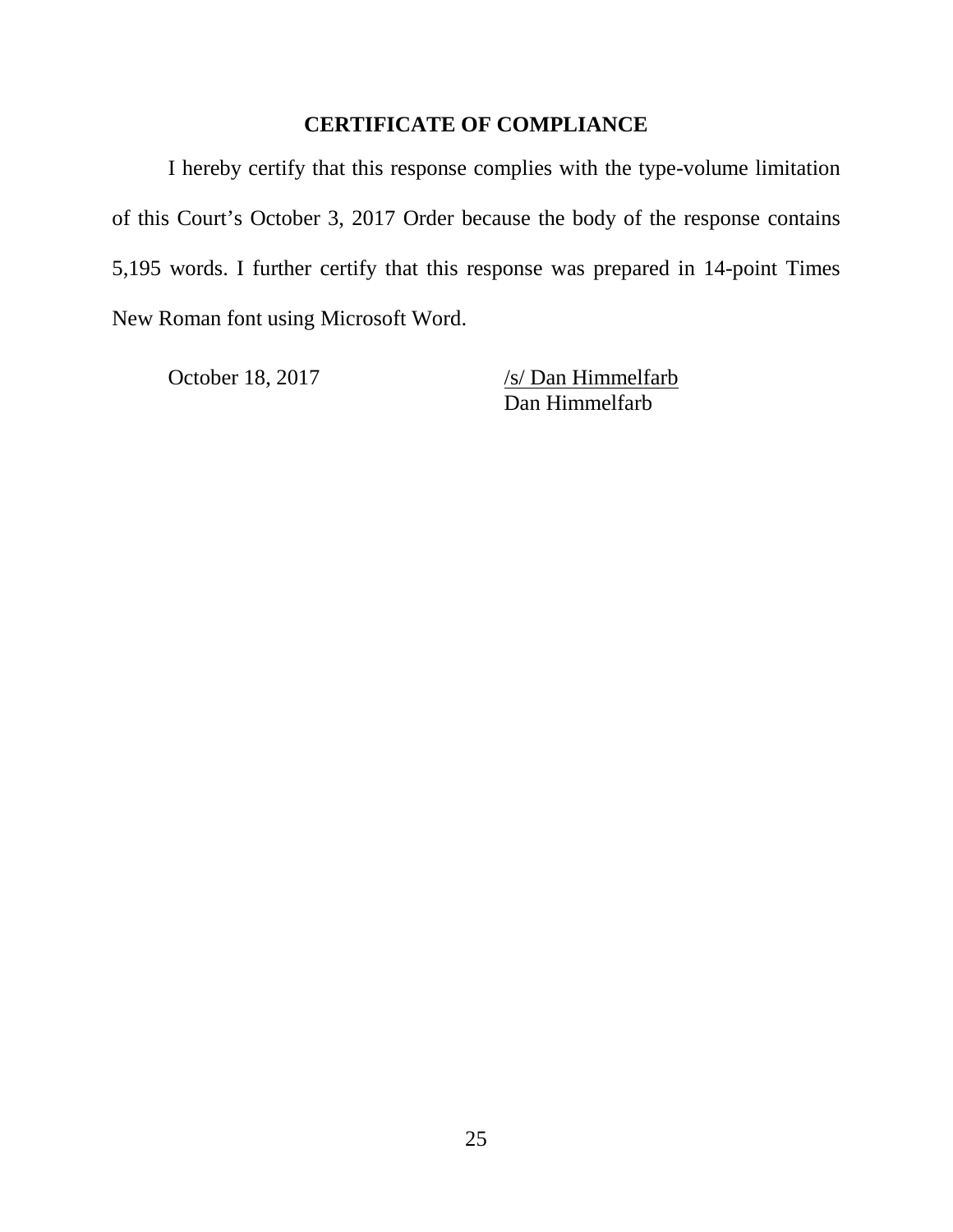## <span id="page-31-0"></span>**CERTIFICATE OF SERVICE**

I hereby certify that, on October 18, 2017, the foregoing was electronically filed with the Clerk of the Court using the CM/ECF system, which will send a notification to the attorneys of record in this matter who are registered with the Court's CM/ECF system.

October 18, 2017 /s/ Dan Himmelfarb Dan Himmelfarb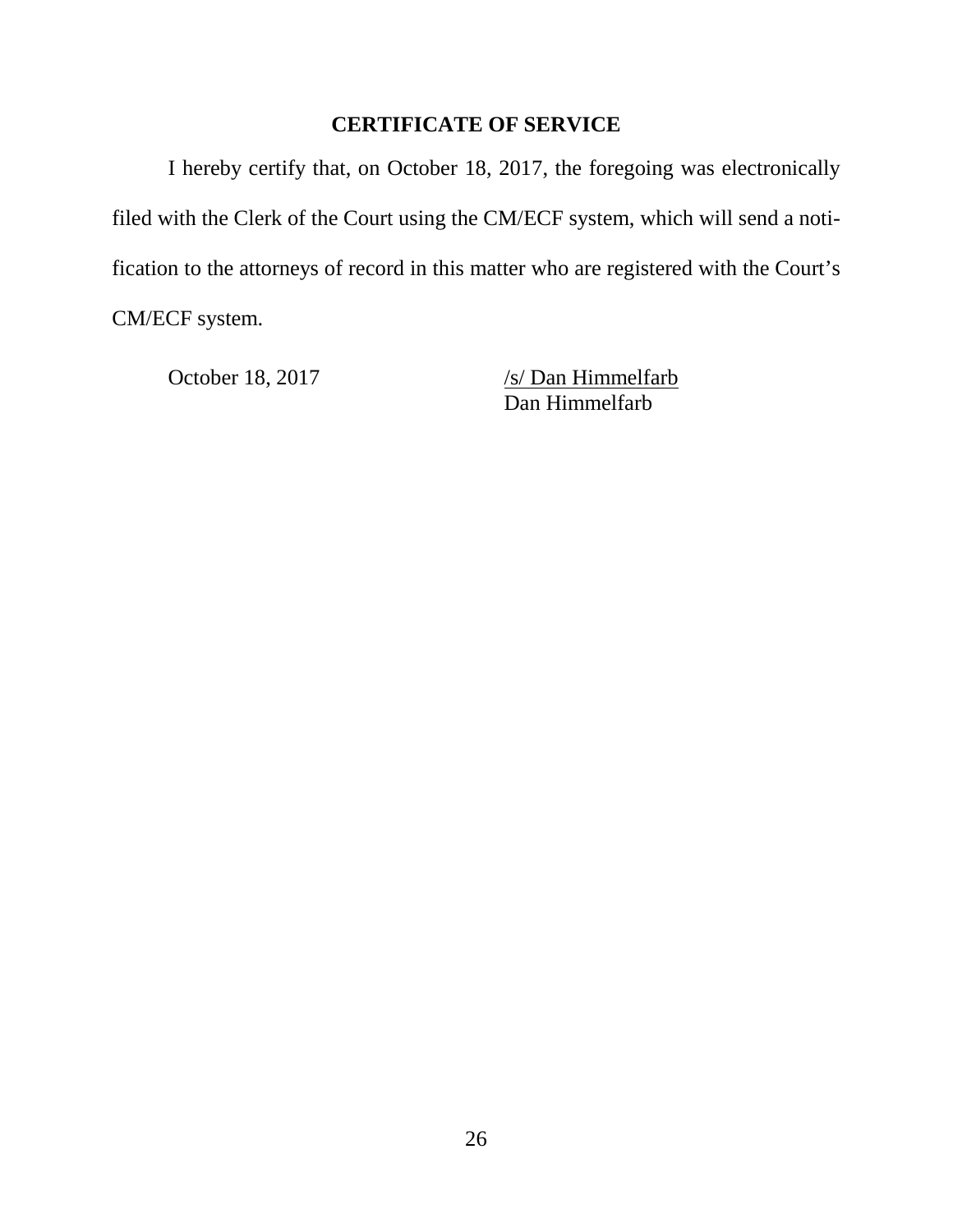<span id="page-32-0"></span>**ADDENDUM**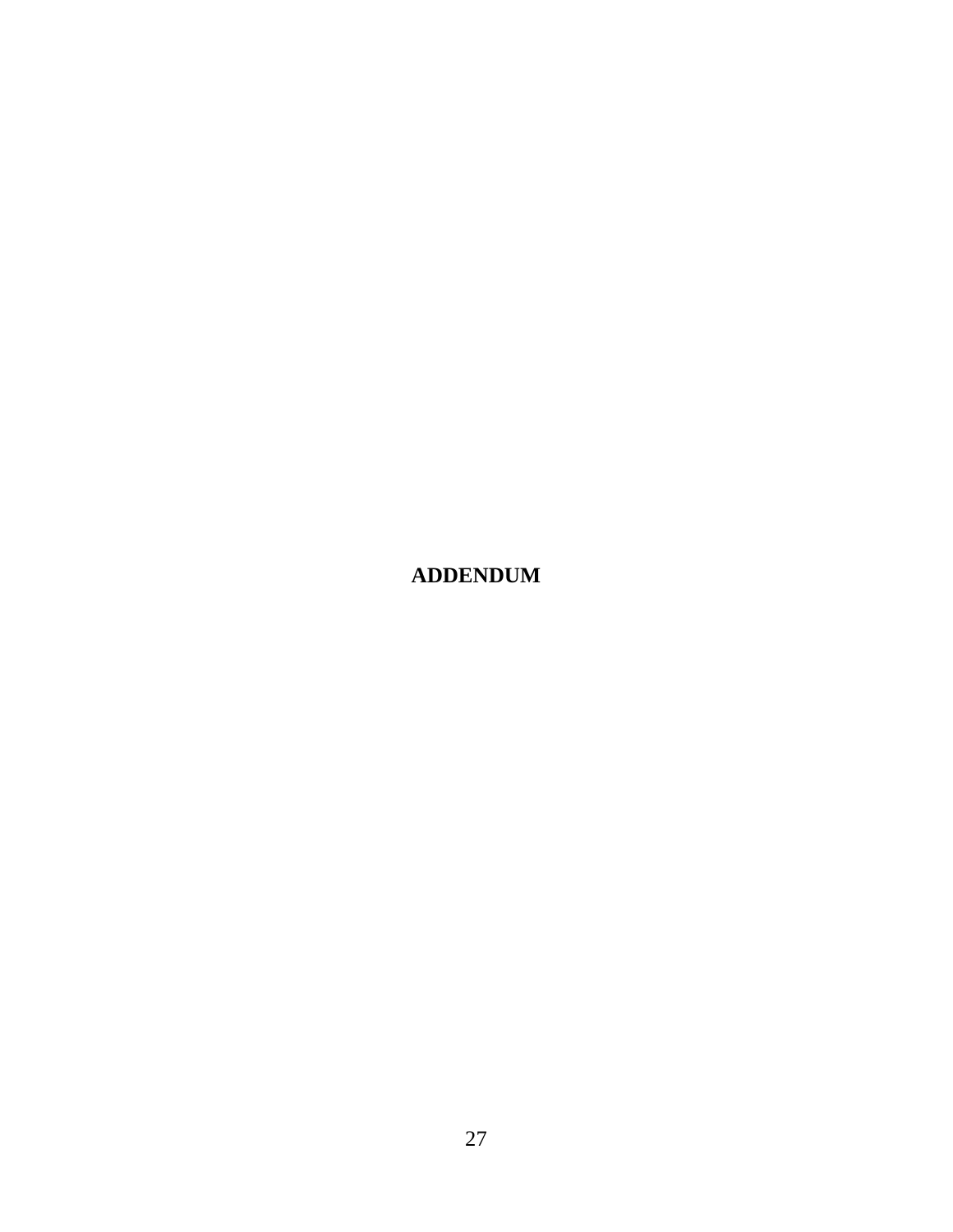# **Presidential Documents**

Ξ

Vol. 82, No. 61

Friday, March 31, 2017

| Title 3-      | Executive Order 13783 of March 28, 2017                                                                                                                                                                                                                                                                                                                                                                                                                                                                                                                                                                                                                                                             |
|---------------|-----------------------------------------------------------------------------------------------------------------------------------------------------------------------------------------------------------------------------------------------------------------------------------------------------------------------------------------------------------------------------------------------------------------------------------------------------------------------------------------------------------------------------------------------------------------------------------------------------------------------------------------------------------------------------------------------------|
| The President | Promoting Energy Independence and Economic Growth                                                                                                                                                                                                                                                                                                                                                                                                                                                                                                                                                                                                                                                   |
|               |                                                                                                                                                                                                                                                                                                                                                                                                                                                                                                                                                                                                                                                                                                     |
|               | By the authority vested in me as President by the Constitution and the<br>laws of the United States of America, it is hereby ordered as follows:                                                                                                                                                                                                                                                                                                                                                                                                                                                                                                                                                    |
|               | <b>Section 1.</b> Policy. (a) It is in the national interest to promote clean and<br>safe development of our Nation's vast energy resources, while at the same<br>time avoiding regulatory burdens that unnecessarily encumber energy produc-<br>tion, constrain economic growth, and prevent job creation. Moreover, the<br>prudent development of these natural resources is essential to ensuring<br>the Nation's geopolitical security.                                                                                                                                                                                                                                                         |
|               | (b) It is further in the national interest to ensure that the Nation's electricity<br>is affordable, reliable, safe, secure, and clean, and that it can be produced<br>from coal, natural gas, nuclear material, flowing water, and other domestic<br>sources, including renewable sources.                                                                                                                                                                                                                                                                                                                                                                                                         |
|               | (c) Accordingly, it is the policy of the United States that executive depart-<br>ments and agencies (agencies) immediately review existing regulations that<br>potentially burden the development or use of domestically produced energy<br>resources and appropriately suspend, revise, or rescind those that unduly<br>burden the development of domestic energy resources beyond the degree<br>necessary to protect the public interest or otherwise comply with the law.                                                                                                                                                                                                                        |
|               | (d) It further is the policy of the United States that, to the extent permitted<br>by law, all agencies should take appropriate actions to promote clean air<br>and clean water for the American people, while also respecting the proper<br>roles of the Congress and the States concerning these matters in our constitu-<br>tional republic.                                                                                                                                                                                                                                                                                                                                                     |
|               | (e) It is also the policy of the United States that necessary and appropriate<br>environmental regulations comply with the law, are of greater benefit than<br>cost, when permissible, achieve environmental improvements for the Amer-<br>ican people, and are developed through transparent processes that employ<br>the best available peer-reviewed science and economics.                                                                                                                                                                                                                                                                                                                      |
|               | Sec. 2. Immediate Review of All Agency Actions that Potentially Burden<br>the Safe, Efficient Development of Domestic Energy Resources. (a) The heads<br>of agencies shall review all existing regulations, orders, guidance documents,<br>policies, and any other similar agency actions (collectively, agency actions)<br>that potentially burden the development or use of domestically produced<br>energy resources, with particular attention to oil, natural gas, coal, and<br>nuclear energy resources. Such review shall not include agency actions<br>that are mandated by law, necessary for the public interest, and consistent<br>with the policy set forth in section 1 of this order. |
|               | (b) For purposes of this order, "burden" means to unnecessarily obstruct,<br>delay, curtail, or otherwise impose significant costs on the siting, permitting,<br>production, utilization, transmission, or delivery of energy resources.                                                                                                                                                                                                                                                                                                                                                                                                                                                            |
|               | (c) Within 45 days of the date of this order, the head of each agency<br>with agency actions described in subsection (a) of this section shall develop<br>and submit to the Director of the Office of Management and Budget (OMB<br>Director) a plan to carry out the review required by subsection (a) of this<br>section. The plans shall also be sent to the Vice President, the Assistant<br>to the President for Economic Policy, the Assistant to the President for<br>Domestic Policy, and the Chair of the Council on Environmental Quality.<br>The head of any agency who determines that such agency does not have                                                                        |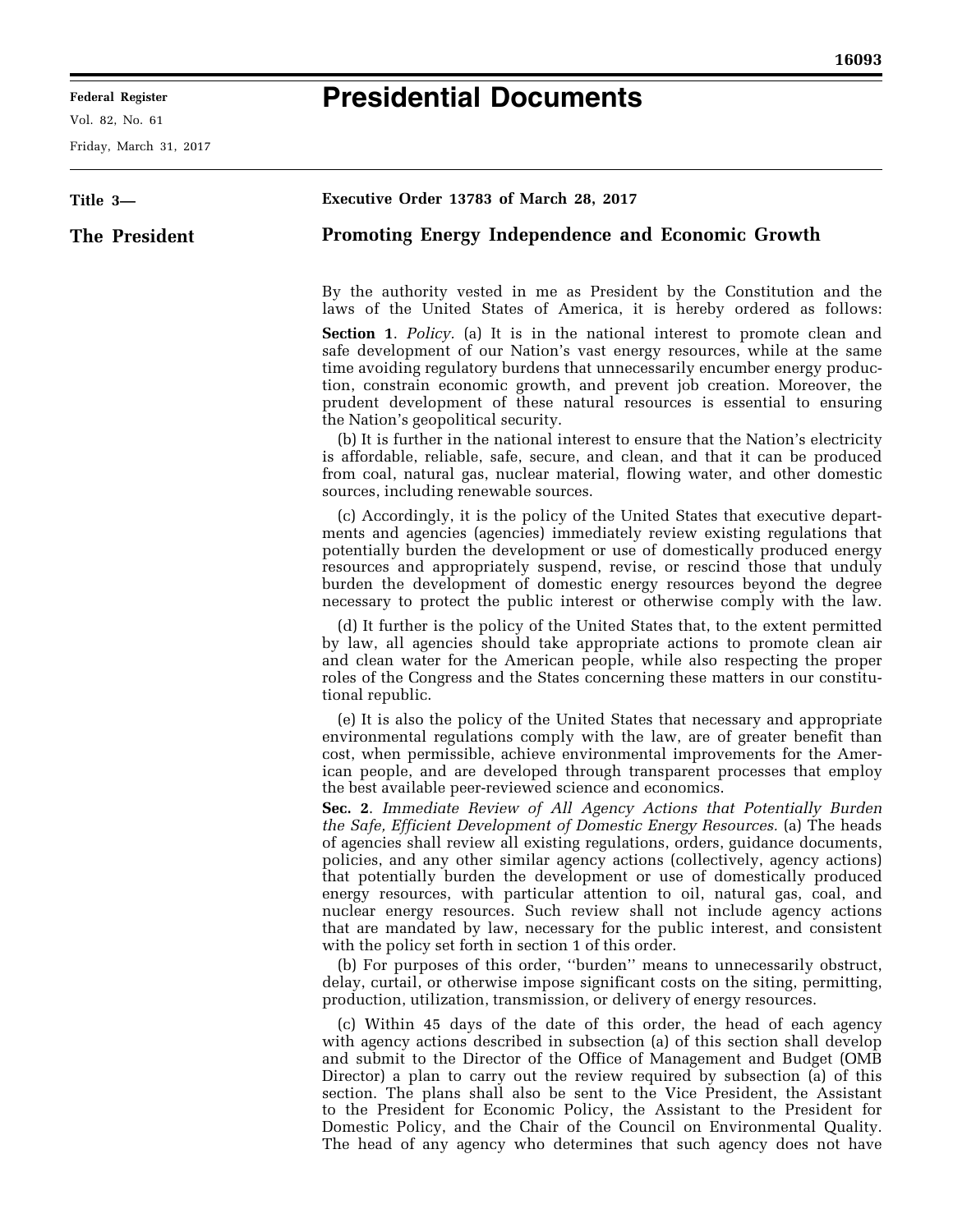agency actions described in subsection (a) of this section shall submit to the OMB Director a written statement to that effect and, absent a determination by the OMB Director that such agency does have agency actions described in subsection (a) of this section, shall have no further responsibilities under this section.

(d) Within 120 days of the date of this order, the head of each agency shall submit a draft final report detailing the agency actions described in subsection (a) of this section to the Vice President, the OMB Director, the Assistant to the President for Economic Policy, the Assistant to the President for Domestic Policy, and the Chair of the Council on Environmental Quality. The report shall include specific recommendations that, to the extent permitted by law, could alleviate or eliminate aspects of agency actions that burden domestic energy production.

(e) The report shall be finalized within 180 days of the date of this order, unless the OMB Director, in consultation with the other officials who receive the draft final reports, extends that deadline.

(f) The OMB Director, in consultation with the Assistant to the President for Economic Policy, shall be responsible for coordinating the recommended actions included in the agency final reports within the Executive Office of the President.

(g) With respect to any agency action for which specific recommendations are made in a final report pursuant to subsection (e) of this section, the head of the relevant agency shall, as soon as practicable, suspend, revise, or rescind, or publish for notice and comment proposed rules suspending, revising, or rescinding, those actions, as appropriate and consistent with law. Agencies shall endeavor to coordinate such regulatory reforms with their activities undertaken in compliance with Executive Order 13771 of January 30, 2017 (Reducing Regulation and Controlling Regulatory Costs). **Sec. 3**. *Rescission of Certain Energy and Climate-Related Presidential and* 

*Regulatory Actions.* (a) The following Presidential actions are hereby revoked:

(i) Executive Order 13653 of November 1, 2013 (Preparing the United States for the Impacts of Climate Change);

(ii) The Presidential Memorandum of June 25, 2013 (Power Sector Carbon Pollution Standards);

(iii) The Presidential Memorandum of November 3, 2015 (Mitigating Impacts on Natural Resources from Development and Encouraging Related Private Investment); and

(iv) The Presidential Memorandum of September 21, 2016 (Climate Change and National Security).

(b) The following reports shall be rescinded:

(i) The Report of the Executive Office of the President of June 2013 (The President's Climate Action Plan); and

(ii) The Report of the Executive Office of the President of March 2014 (Climate Action Plan Strategy to Reduce Methane Emissions).

(c) The Council on Environmental Quality shall rescind its final guidance entitled ''Final Guidance for Federal Departments and Agencies on Consideration of Greenhouse Gas Emissions and the Effects of Climate Change in National Environmental Policy Act Reviews,'' which is referred to in ''Notice of Availability,'' 81 *Fed. Reg.* 51866 (August 5, 2016).

(d) The heads of all agencies shall identify existing agency actions related to or arising from the Presidential actions listed in subsection (a) of this section, the reports listed in subsection (b) of this section, or the final guidance listed in subsection (c) of this section. Each agency shall, as soon as practicable, suspend, revise, or rescind, or publish for notice and comment proposed rules suspending, revising, or rescinding any such actions, as appropriate and consistent with law and with the policies set forth in section 1 of this order.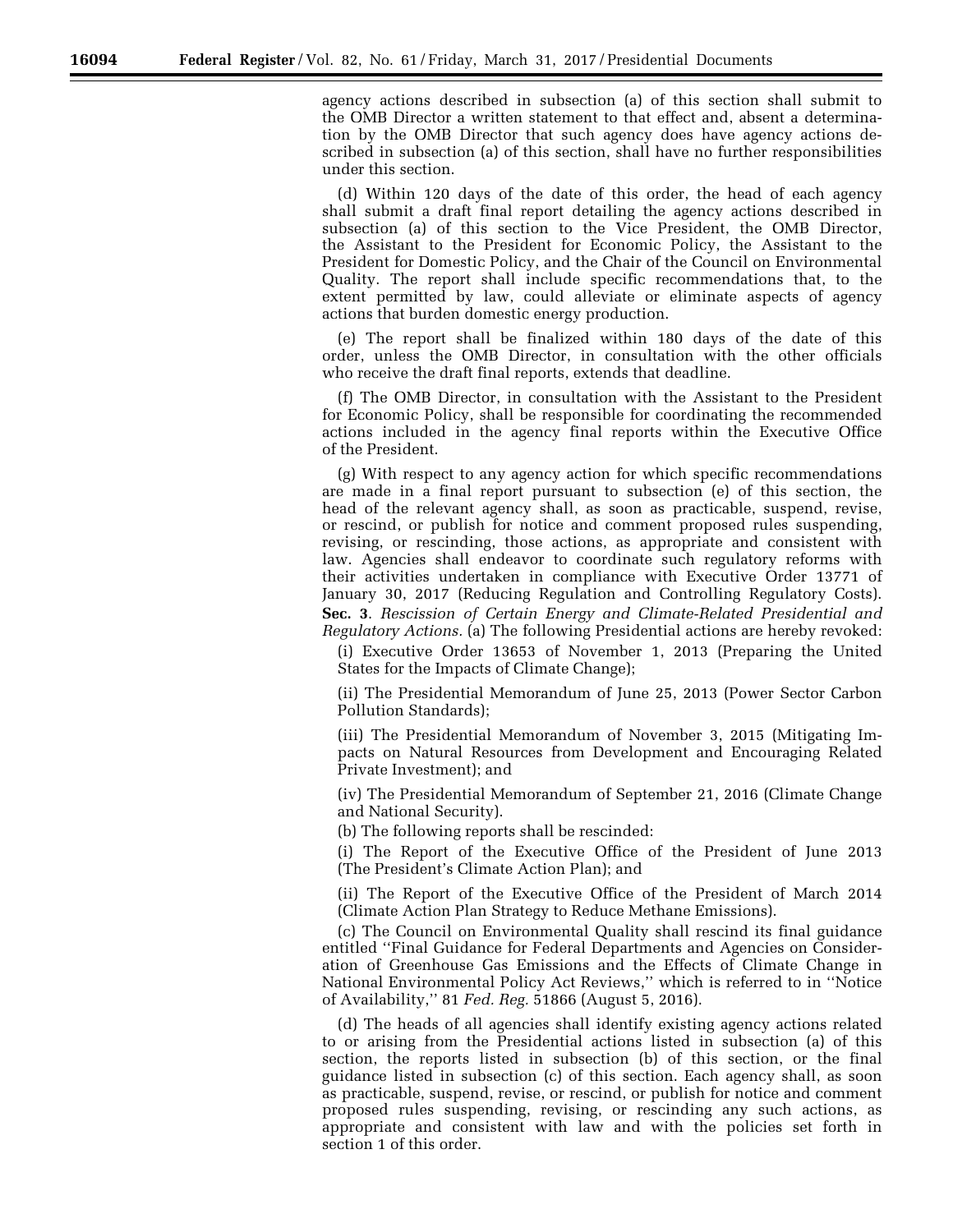**Sec. 4**. *Review of the Environmental Protection Agency's* ''*Clean Power Plan*'' *and Related Rules and Agency Actions.* (a) The Administrator of the Environmental Protection Agency (Administrator) shall immediately take all steps necessary to review the final rules set forth in subsections (b)(i) and (b)(ii) of this section, and any rules and guidance issued pursuant to them, for consistency with the policy set forth in section 1 of this order and, if appropriate, shall, as soon as practicable, suspend, revise, or rescind the guidance, or publish for notice and comment proposed rules suspending, revising, or rescinding those rules. In addition, the Administrator shall immediately take all steps necessary to review the proposed rule set forth in subsection (b)(iii) of this section, and, if appropriate, shall, as soon as practicable, determine whether to revise or withdraw the proposed rule.

(b) This section applies to the following final or proposed rules:

(i) The final rule entitled ''Carbon Pollution Emission Guidelines for Existing Stationary Sources: Electric Utility Generating Units,'' 80 *Fed. Reg.*  64661 (October 23, 2015) (Clean Power Plan);

(ii) The final rule entitled ''Standards of Performance for Greenhouse Gas Emissions from New, Modified, and Reconstructed Stationary Sources: Electric Utility Generating Units,'' 80 *Fed. Reg.* 64509 (October 23, 2015); and

(iii) The proposed rule entitled ''Federal Plan Requirements for Greenhouse Gas Emissions From Electric Utility Generating Units Constructed on or Before January 8, 2014; Model Trading Rules; Amendments to Framework Regulations; Proposed Rule,'' 80 *Fed. Reg.* 64966 (October 23, 2015).

(c) The Administrator shall review and, if appropriate, as soon as practicable, take lawful action to suspend, revise, or rescind, as appropriate and consistent with law, the ''Legal Memorandum Accompanying Clean Power Plan for Certain Issues,'' which was published in conjunction with the Clean Power Plan.

(d) The Administrator shall promptly notify the Attorney General of any actions taken by the Administrator pursuant to this order related to the rules identified in subsection (b) of this section so that the Attorney General may, as appropriate, provide notice of this order and any such action to any court with jurisdiction over pending litigation related to those rules, and may, in his discretion, request that the court stay the litigation or otherwise delay further litigation, or seek other appropriate relief consistent with this order, pending the completion of the administrative actions described in subsection (a) of this section.

**Sec. 5**. *Review of Estimates of the Social Cost of Carbon, Nitrous Oxide, and Methane for Regulatory Impact Analysis.* (a) In order to ensure sound regulatory decision making, it is essential that agencies use estimates of costs and benefits in their regulatory analyses that are based on the best available science and economics.

(b) The Interagency Working Group on Social Cost of Greenhouse Gases (IWG), which was convened by the Council of Economic Advisers and the OMB Director, shall be disbanded, and the following documents issued by the IWG shall be withdrawn as no longer representative of governmental policy:

(i) Technical Support Document: Social Cost of Carbon for Regulatory Impact Analysis Under Executive Order 12866 (February 2010);

(ii) Technical Update of the Social Cost of Carbon for Regulatory Impact Analysis (May 2013);

(iii) Technical Update of the Social Cost of Carbon for Regulatory Impact Analysis (November 2013);

(iv) Technical Update of the Social Cost of Carbon for Regulatory Impact Analysis (July 2015);

(v) Addendum to the Technical Support Document for Social Cost of Carbon: Application of the Methodology to Estimate the Social Cost of Methane and the Social Cost of Nitrous Oxide (August 2016); and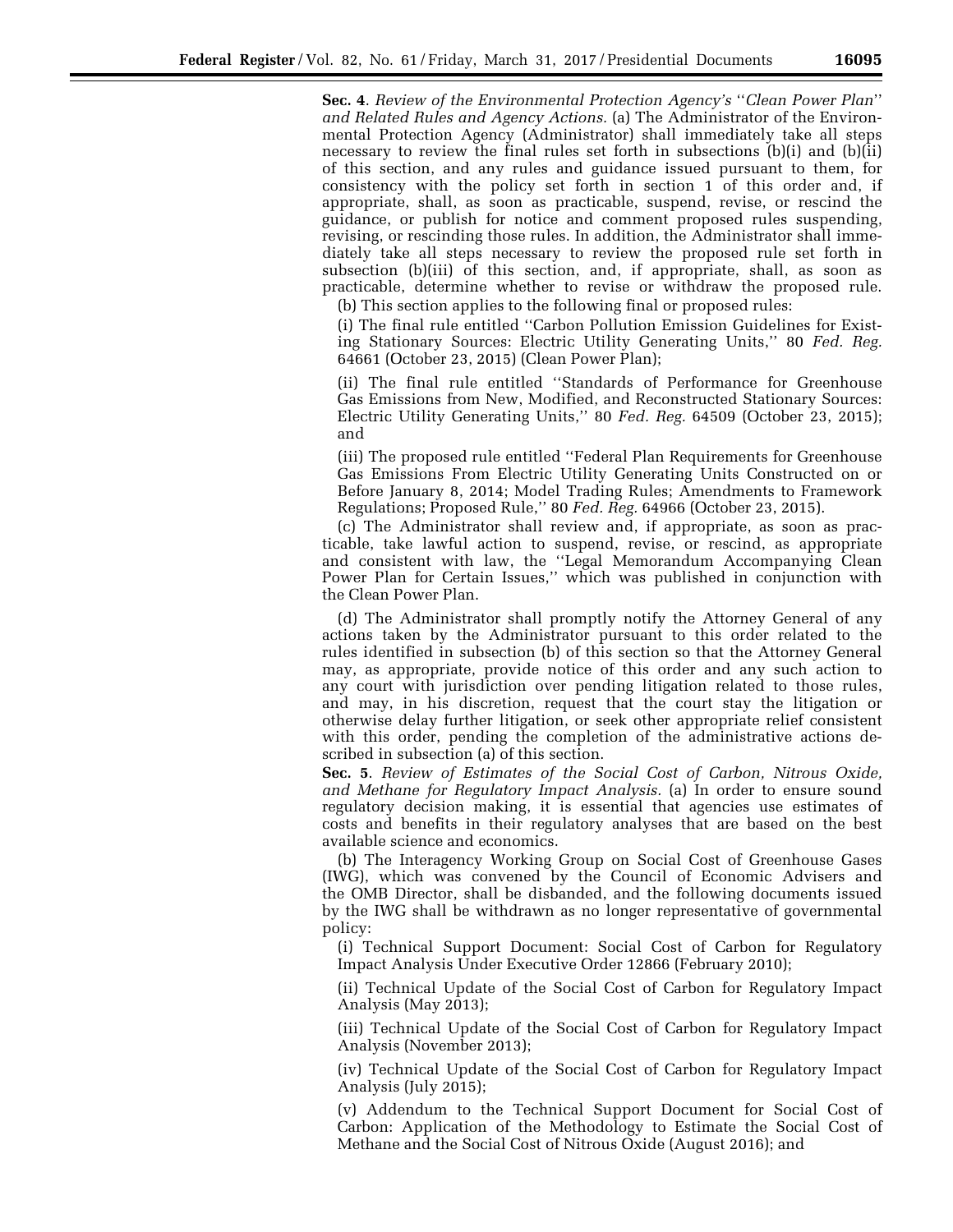(vi) Technical Update of the Social Cost of Carbon for Regulatory Impact Analysis (August 2016).

(c) Effective immediately, when monetizing the value of changes in greenhouse gas emissions resulting from regulations, including with respect to the consideration of domestic versus international impacts and the consideration of appropriate discount rates, agencies shall ensure, to the extent permitted by law, that any such estimates are consistent with the guidance contained in OMB Circular A–4 of September 17, 2003 (Regulatory Analysis), which was issued after peer review and public comment and has been widely accepted for more than a decade as embodying the best practices for conducting regulatory cost-benefit analysis.

**Sec. 6**. *Federal Land Coal Leasing Moratorium.* The Secretary of the Interior shall take all steps necessary and appropriate to amend or withdraw Secretary's Order 3338 dated January 15, 2016 (Discretionary Programmatic Environmental Impact Statement (PEIS) to Modernize the Federal Coal Program), and to lift any and all moratoria on Federal land coal leasing activities related to Order 3338. The Secretary shall commence Federal coal leasing activities consistent with all applicable laws and regulations.

**Sec. 7**. *Review of Regulations Related to United States Oil and Gas Development.* (a) The Administrator shall review the final rule entitled "Oil and Natural Gas Sector: Emission Standards for New, Reconstructed, and Modified Sources,'' 81 *Fed. Reg.* 35824 (June 3, 2016), and any rules and guidance issued pursuant to it, for consistency with the policy set forth in section 1 of this order and, if appropriate, shall, as soon as practicable, suspend, revise, or rescind the guidance, or publish for notice and comment proposed rules suspending, revising, or rescinding those rules.

(b) The Secretary of the Interior shall review the following final rules, and any rules and guidance issued pursuant to them, for consistency with the policy set forth in section 1 of this order and, if appropriate, shall, as soon as practicable, suspend, revise, or rescind the guidance, or publish for notice and comment proposed rules suspending, revising, or rescinding those rules:

(i) The final rule entitled ''Oil and Gas; Hydraulic Fracturing on Federal and Indian Lands,'' 80 *Fed. Reg.* 16128 (March 26, 2015);

(ii) The final rule entitled ''General Provisions and Non-Federal Oil and Gas Rights,'' 81 *Fed. Reg.* 77972 (November 4, 2016);

(iii) The final rule entitled ''Management of Non-Federal Oil and Gas Rights,'' 81 *Fed. Reg.* 79948 (November 14, 2016); and

(iv) The final rule entitled ''Waste Prevention, Production Subject to Royalties, and Resource Conservation,'' 81 *Fed. Reg.* 83008 (November 18, 2016).

(c) The Administrator or the Secretary of the Interior, as applicable, shall promptly notify the Attorney General of any actions taken by them related to the rules identified in subsections (a) and (b) of this section so that the Attorney General may, as appropriate, provide notice of this order and any such action to any court with jurisdiction over pending litigation related to those rules, and may, in his discretion, request that the court stay the litigation or otherwise delay further litigation, or seek other appropriate relief consistent with this order, until the completion of the administrative actions described in subsections (a) and (b) of this section.

**Sec. 8**. *General Provisions.* (a) Nothing in this order shall be construed to impair or otherwise affect:

(i) the authority granted by law to an executive department or agency, or the head thereof; or

(ii) the functions of the Director of the Office of Management and Budget relating to budgetary, administrative, or legislative proposals.

(b) This order shall be implemented consistent with applicable law and subject to the availability of appropriations.